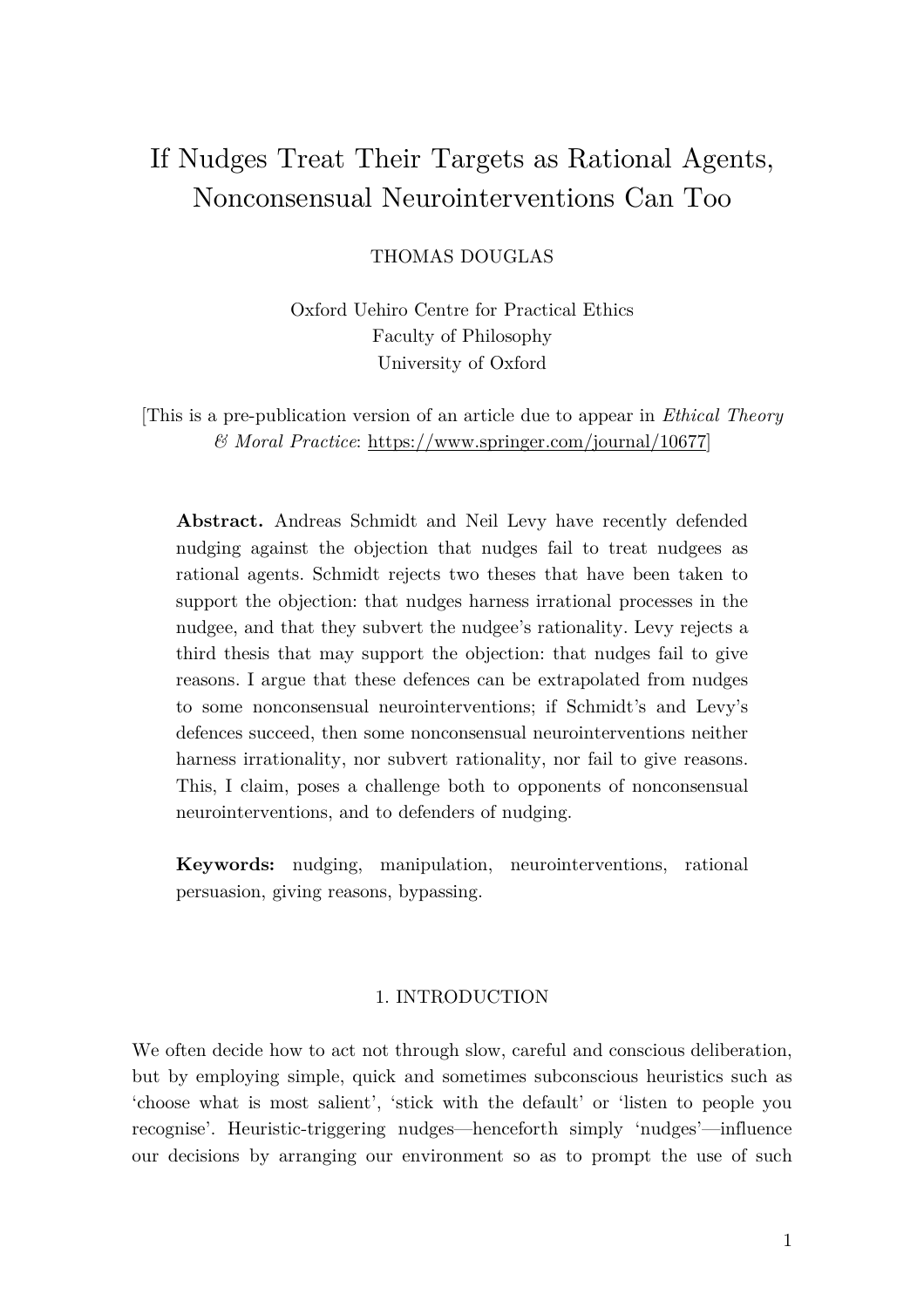heuristics.<sup>1</sup> These interventions received their canonical introduction and defence in Richard Thaler and Cass Sunstein's 2008 book *Nudge*, and have since been widely deployed by policymakers. They have also become the target of numerous ethical objections. One such objection holds that nudges fail to treat nudgees as befits their rational agency or, as I will henceforth paraphrase this, that they fail to treat nudgees *as rational agents*, or simply *as rational*.

In recent works, Andreas Schmidt (2019) and Neil Levy (2017; 2018; 2019) have defended nudging against this objection, in each case, by rejecting theses that have been, or might be, taken to support it. In what follows, I will argue that these defences can be extrapolated from nudges to some *nonconsensual neurointerventions*. These are interventions that alter a person's neural states through 'direct' means—means other than engaging perceptual processing—and that are performed without the target's consent (Pugh and Douglas 2017). Widely discussed examples include the administration, as part of a criminal sentence, of drugs to suppress sexual or addictive desires in persons convicted of sexual or drug-related crimes. <sup>2</sup> Less widely discussed but more widely employed examples include the mandatory administration of anti-psychotics or anti-depressants to psychiatric patients deemed to pose a risk to themselves or others.

That Schmidt's and Levy's defences of nudging can be extended to some nonconsensual neurointerventions is, I claim, an interesting result, for these interventions are highly controversial—much more so than nudges. <sup>3</sup> Indeed, even their staunchest defenders advocate their use only in very specific contexts and under stringent safeguards.4 Moreover, the preeminent criticism of nonconsensual neurointerventions has been precisely that they fail to treat their targets as rational. Jan Christoph Bublitz holds that such neurointerventions are 'objectifying and disrespectful of the targeted person as a rational and self-

<sup>&</sup>lt;sup>1</sup> Many would favour a broader conception of nudges on which some nudges do not prompt the use of heuristics. Barton and Grüne-Yanoff (2015: 343, their italics) distinguish nudges which '*trigger* the use of certain heuristics' from nudges that 'counteract or *block* the detrimental use of heuristics in certain environments' (such as cooling-off periods) and nudges that 'have no special connection with heuristics at all' (such as the provision of information about dangers). (See also Engelen 2019: 219.) I limit my focus to heuristic-triggering nudges because these are the interventions that critics typically have in mind when they advance the critique that is my focus in this article—that nudges fail to treat nudgees as rational agents. Limiting my focus in this way is thus more charitable to those critics than adopting a broader, albeit arguably more standard, definition.

<sup>2</sup> Such interventions are permitted in a number of US states and continental European jurisdictions. See, for discussion, Forsberg (2021).

<sup>&</sup>lt;sup>3</sup> For a review of the debate, see Pugh and Douglas (2017). For a collection containing many of the subsequent contributions to it, see Birks and Douglas (2018).

<sup>4</sup> For a comprehensive but qualified defence of nonconensual neurointerventions in the context of criminal justice, see Ryberg (2019).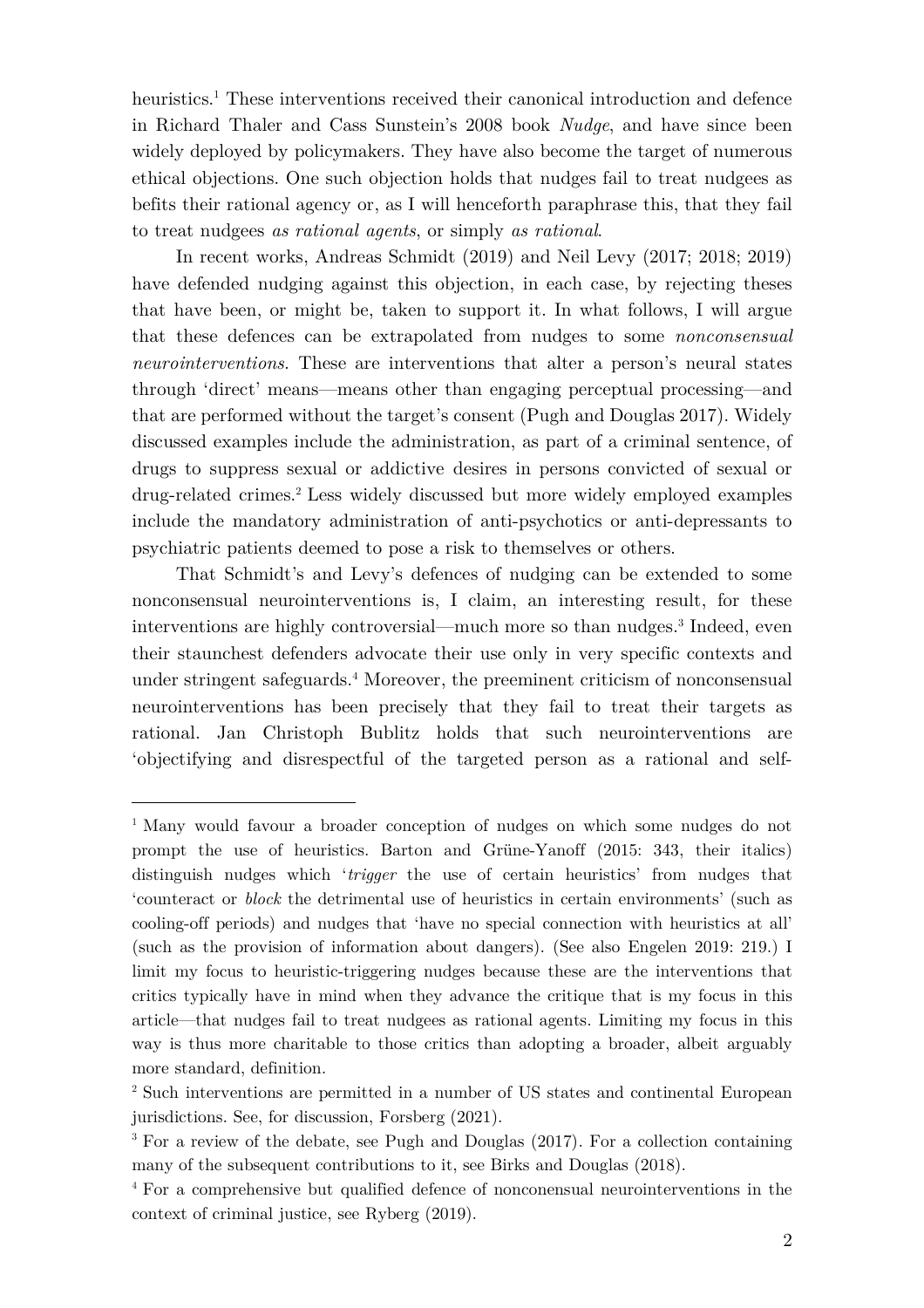controlling' (2018: 303); Elizabeth Shaw wonders whether nonconsensual neurointerventions 'could be viewed as objectification, treating the individual merely as a means, or failing to respect the individual's rational agency' (2018: 3); and Christopher Bennett suggests that they violate the requirement that '[w]e treat the person as an equal by dealing with them in the image of a rational agent'  $(2018: 265).$ <sup>5</sup> My argument poses a challenge to these views. It also, I will suggest, poses a challenge to defenders of nudging, since it raises the prospect that their defences show too much, establishing that some nonconsensual neurointerventions treat their targets as rational when, intuitively, they do not.

My argument proceeds as follows. I begin, in §2, by introducing two theses that have been advanced in support of the view that nudges fail to treat nudgees as rational: that they harness irrationality, and that they subvert rationality. I then, in §3, outline Schmidt's defence of nudging, which consists in a rejection of these two theses, before arguing, in §4, that this defence can also be invoked against the analogous theses regarding nonconsensual neurointerventions: Schmidt's defence implies that some nonconsensual neurointerventions neither harness irrationality nor subvert rationality. In §5, I consider how Schmidt might nevertheless accommodate the intuitively plausible view that nonconsensual neurointerventions invariably fail to treat their targets as rational. I land on the view that he might do so by maintaining that, even when they neither harness irrationality nor subvert rationality, nonconsensual neurointerventions fail to 'give reasons', and thereby fail to treat their targets as rational. However, I note that this response calls into question whether paradigmatic nudges really treat their targets as rational, for it is not obvious that these nudges 'give reasons' either.

This brings us to Levy's defence of nudging. Levy has recently argued that nudges typically do give reasons. I introduce this defence in §6. However, I then argue, in §§7-9 that, on its most plausible understanding, Levy's defence—like Schmidt's—extends also to some nonconsensual neurointerventions; it implies that some nonconsensual neurointerventions also give reasons, though, intuitively, they do not treat their targets as rational. I end, in §10, by drawing out some of the further normative implications of my argument, explaining why it poses a challenge to both opponents of neurointerventions and defenders of nudging.

<sup>5</sup> For critical discussion of the view that nonconsensual neurointerventions fail to treat their targets as rational, see Ryberg (2018: 187-8; 2019: 115ff, 129ff).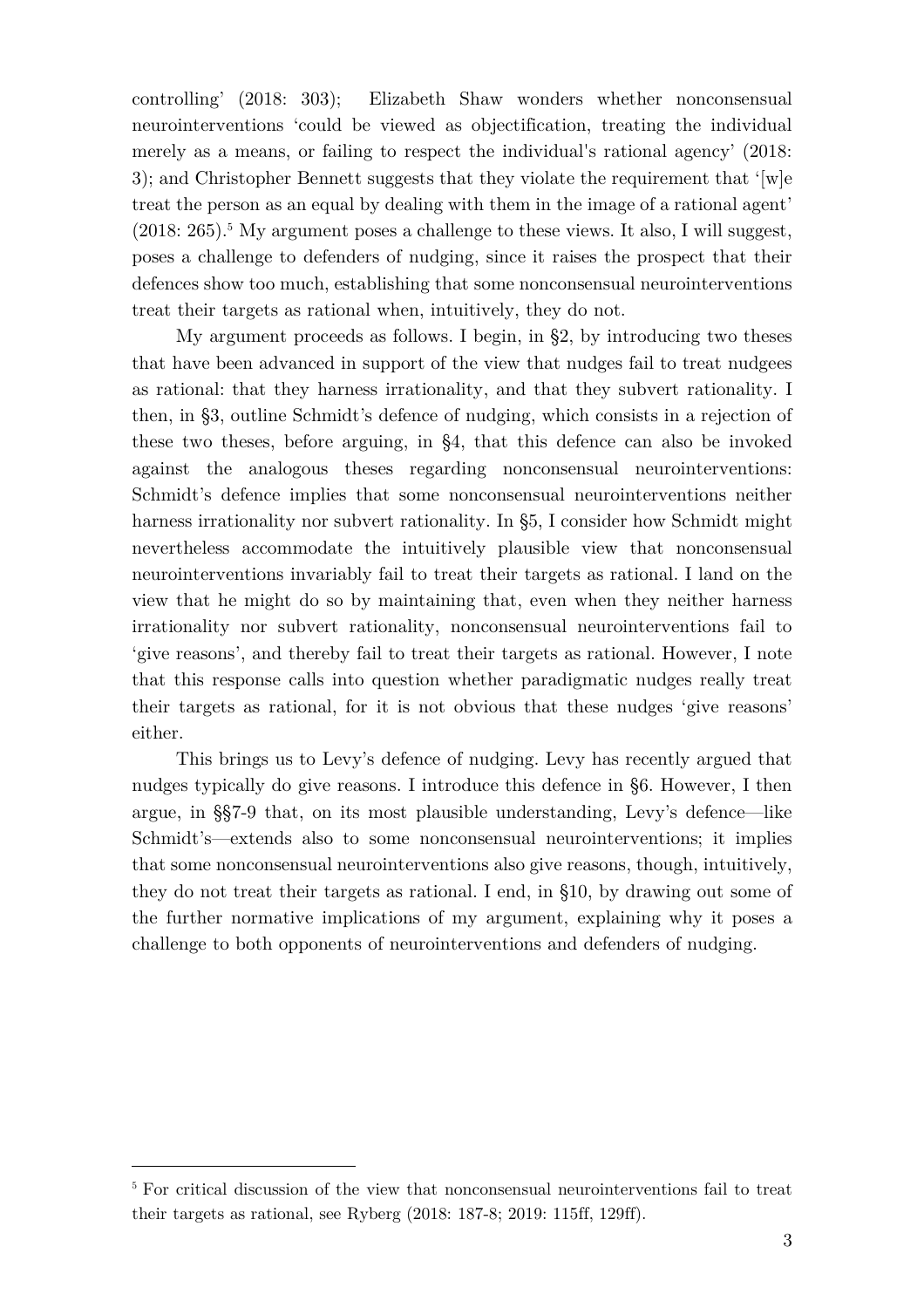#### 2. SUBVERTING RATIONALITY AND HARNESSING IRRATIONALITY

Let me begin, then, by distinguishing two theses that have been advanced in support of the view that nudges fail to treat nudgees as rational agents.  $6$ 

The first has been characterised variously as holding that nudging 'perverts decision-making' (Wilkinson 2013: 349), 'encourage[s]' or 'foster[s]' irrationality (Cohen 2013: 5), 'perverts people's rationality and thus makes them less rational' (Engelen 2019: 206), or 'undercuts people's rational agency' (Schmidt 2019: 515; see also Bovens 2009). I will call this view the *subverting rationality thesis* and will take it to hold that nudging diminishes the nudgee's procedural rationality (Engelen 2019: 220); it results in processes that are less rational than the processes that would otherwise have obtained. 7

According to the second thesis, the problem is not that nudges *diminish* the nudgee's procedural rationality, compared to the situation that would have obtained had the nudge not been employed, but simply that they operate *via* irrational processes. Luc Bovens suggests that it may be characteristic of nudging 'that some pattern of irrationality is being exploited' (2009: 209); Sarah Conly holds that, as nudgers, '[r]ather than regarding people as generally capable of making good choices, we outmaneuver them by appealing to their irrationality' (2013: 30); and Schmidt assesses the view that nudges 'work through psychological mechanisms that deviate from traditional notions of rationality' (2019: 511). I will call this view the *harnessing irrationality thesis*, and will take it to hold that nudging affects the nudgee's decisions at least in part via an irrational process in the nudgee.8

 $6$  For discussion of similar theses regarding manipulation—a category of influence that overlaps substantially with (and arguably subsumes) the category of nudging—see Gorin (2014a, 2014b).

<sup>&</sup>lt;sup>7</sup> I interpret this thesis globally, as referring to the total set of processes that will occur in the nudgee, but one can also imagine local variants of it. These would focus on some subset of that set, for example, those processes that are either temporally or causally proximate to the nudgee's decision. Moving to a local interpretation of the thesis would not affect the substance of my argument below, though it would necessitate some small presentational changes. I adopt the global variant for ease of explication.

<sup>8</sup> I borrow the term 'harnessing' from Schmidt, who at one point also characterises the thesis as being that nudges 'harness systematic irrationality' (2019: 542). I prefer the term 'harnessing' to the oft-used 'exploiting', since it is less normatively loaded. As with the subverting rationality thesis, I interpret this thesis globally, as referring to all processes in the nudgee that are causal intermediaries between the nudge and the nudged decision. That is, I take the claim to be that this whole process, or at least one subprocess thereof, is irrational. Local variants would focus solely on some subset of these processes perhaps those that are causally or temporally proximate to the final decision, and I will have cause to consider one such local variant below. However, elsewhere I adopt the global variant, for ease of explication.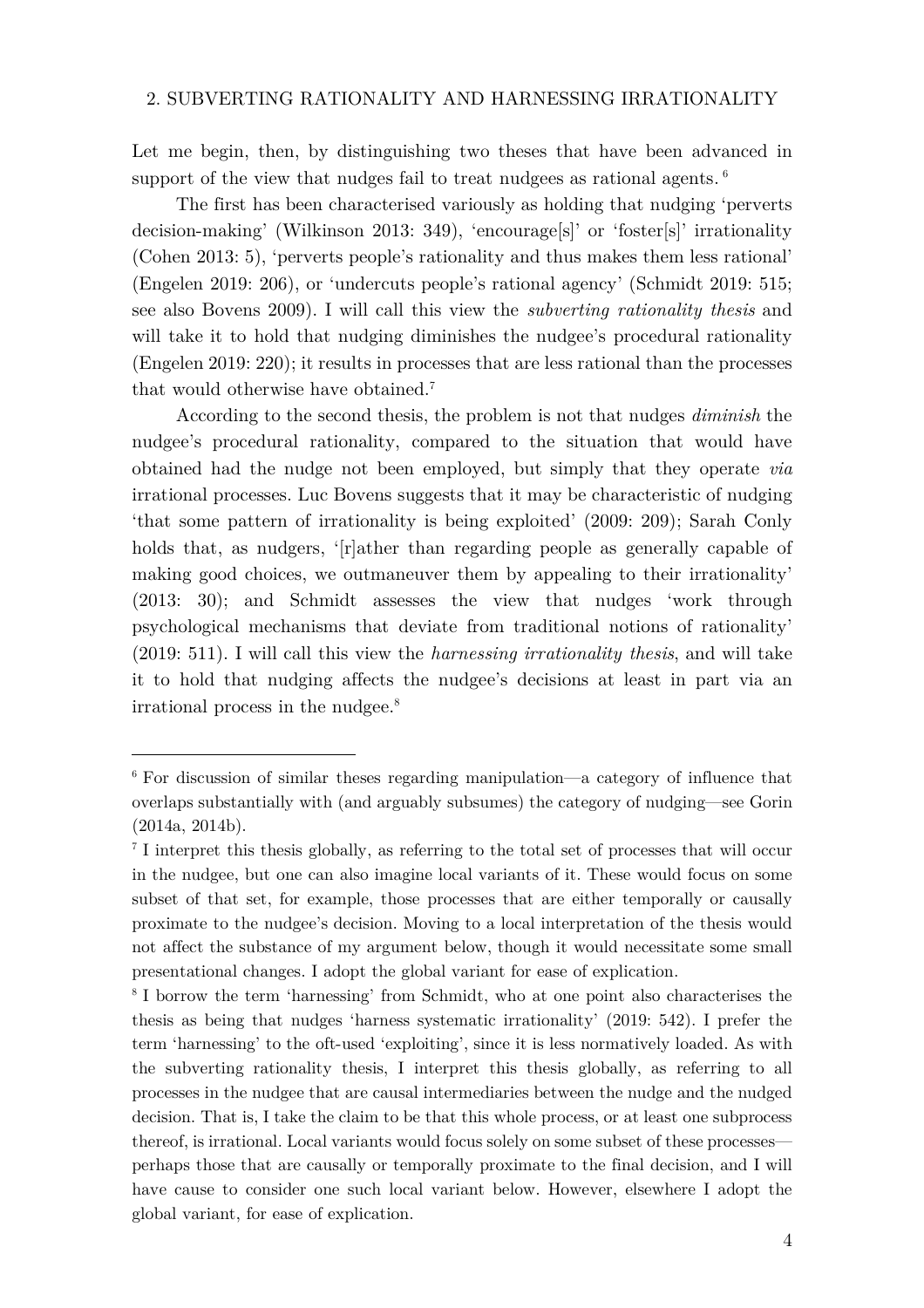The subverting rationality thesis and the harnessing irrationality thesis are not always distinguished from one another. But they are distinct, and moreover, they can come apart. A nudge could exert its effects on decisions (in part) via processes that are irrational, but no more so than the processes that would otherwise have occured. <sup>9</sup> For example, the nudge may simply take advantage of an irrational process that would have occurred—and been equally irrational regardless; the nudge may do no more than arranging the choice context such that this process favours one choice rather than another. This nudge would harness irrationality, but without subverting rationality.

It is also conceivable that a nudge could diminish the procedural rationality of the nudgee (thus subverting rationality) but without operating via any irrational process (thus not harnessing irrationality). Perhaps the nudge subverts the nudgee's rationality only by diminishing the rationality of processes that are not *harnessed* by the nudge—*viz*., that do not mediate the nudge's effects on the agent's decisions—but are merely side-effects of it. Or perhaps the nudge diminishes the nudgee's procedural rationality, but not to the degree that the nudgee's processes count as *irrational* (as opposed to merely 'arational' or 'lessthan-fully rational'). 10

#### 3. SCHMIDT'S DEFENCE

In his recent (2019) defence of nudging, Andreas Schmidt seeks to refute the harnessing irrationality and subverting rationality theses, and thereby to undermine the objection that '[p]ublic policy nudging implies treating agents as irrational' (p. 516).<sup>11</sup> His implicit assumption here is that, if a nudge neither harnesses irrationality nor subverts rationality, then it treats its targets as rational. Or at least, there will be no good reason to deny this. However, for the moment, I will limit myself to exploring Schmidt's arguments against the

<sup>&</sup>lt;sup>9</sup> Variants of this point have been made by numerous contributors to the ethical debate on nudging. See, for example, Thaler and Sunstein (2003: 175; 2008: 2-4, 243, 247); Anderson (2010: 372-3); Hausman and Welch (2010: 132-3); Grill (2014); Barton and Grüne-Yanoff (2015: 348); Wilkinson (2017); Engelen (2019); and Schmidt (2019: 530- 1). Note that, if the subverting rationality thesis is interpreted globally—as maintaining that the nudgee's total future decision-making processes will, all things considered, be less rational than had the nudge not occurred—then there is also the possibility that an irrationality-harnessing nudge could avoid subverting rationality because, though it diminishes rationality in the short term, it has a longer-term rationality-enhancing effect. <sup>10</sup> I will remain neutral on whether, to qualify as rational, a process must (a) be *fully* rational or (b) simply exceed some threshold level of rationality. I will also remain neutral on whether, (c) necessarily, processes that are not rational are irrational, or (d) processes that are not rational can be either irrational or *a*rational.

<sup>&</sup>lt;sup>11</sup> Schmidt does not explicitly present the subverting rationality thesis, but, as we will see, he does advance a claim that contradicts it.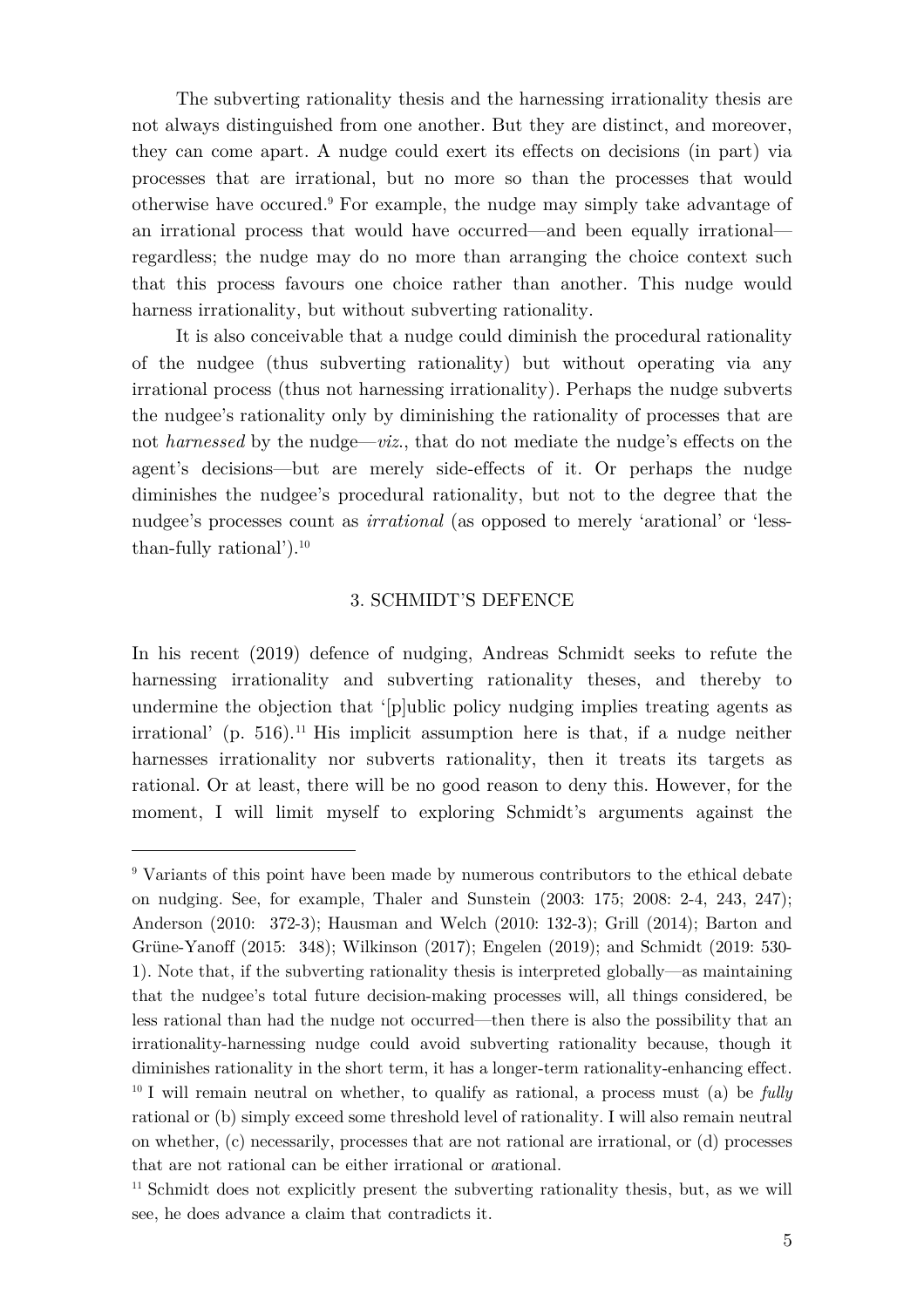harnessing irrationality and subverting rationality theses, setting aside the matter of what their falsity further implies.

Schmidt begins his critique of both theses by defending an ecological conception of rationality, according to which 'a person's decision is procedurally rational in an environment to the extent that, given her particular psychological makeup, the decision-making procedures she uses allow her to reliably achieve her ends in this type of environment' (p. 521). (The 'reliably' implies that the processes would likely further the agent's ends even if the circumstances, or the agent's psychology, were changed slightly.) He argues that, on this conception, rational processes may be 'satisficing' rather than maximising, insensitive to certain information (even when that information is relevant to one's ends), and unconscious and automatic rather than conscious and deliberative (p. 522). This allows the heuristics triggered by many nudges to qualify as rational, with the upshot that these nudges do not harness irrationality—at least, not by virtue of triggering these heuristics. Schmidt concludes that 'the decision-making procedures through which nudges work need not be irrational' (p. 527)—the harnessing irrationality thesis fails.

Might nudges nevertheless invariably *subvert* the nudgees' rationality? They might. For example, perhaps the heuristics harnessed by nudges—though not irrational—are nevertheless *less* rational than those that would otherwise have obtained. However, Schmidt argues that, for many nudges, the reverse will be true; the nudge will *enhance* the nudgee's procedural rationality, on his ecological account.12 What ecological rationality requires is 'that there is a good match between (a person's) decision-making procedures, her particular psychological makeup, and her choice environment' (p. 528). By adapting a person's choice environment to her psychological makeup, nudges can, Schmidt claims, frequently improve this match (pp. 530-1). <sup>13</sup> Schmidt denies, moreover, that this direct rationality-enhancing effect of nudges need be accompanied by any other erosion of procedural rationality (pp. 536-40).

Consider this paradigmatic nudge:

*Salience Nudge*. <sup>14</sup> The staff in a prison cafeteria would like to encourage healthier eating, so they introduce a new policy: all and only the healthiest foods will be placed at eye level in the cafeteria refrigerators. Psychological evidence shows that foods placed at eye

<sup>&</sup>lt;sup>12</sup> Similar points are made by Blumenthal-Barby (2012: 356) and Blumenthal-Barby and Naik (2015).

<sup>&</sup>lt;sup>13</sup> For further recent responses to the subverting rationality claim, see Wilkinson (2017) and Engelen (2019).

 $14$  This case is inspired by a case given by Thaler and Sunstein (2008: 1-2). I will use the label '*Salience Nudge*' to refer to both the case and the intervention described therein, ensuring it is clear from the context which reference is intended. I employ a similar approach with all other cases to which I give italicised labels in this article.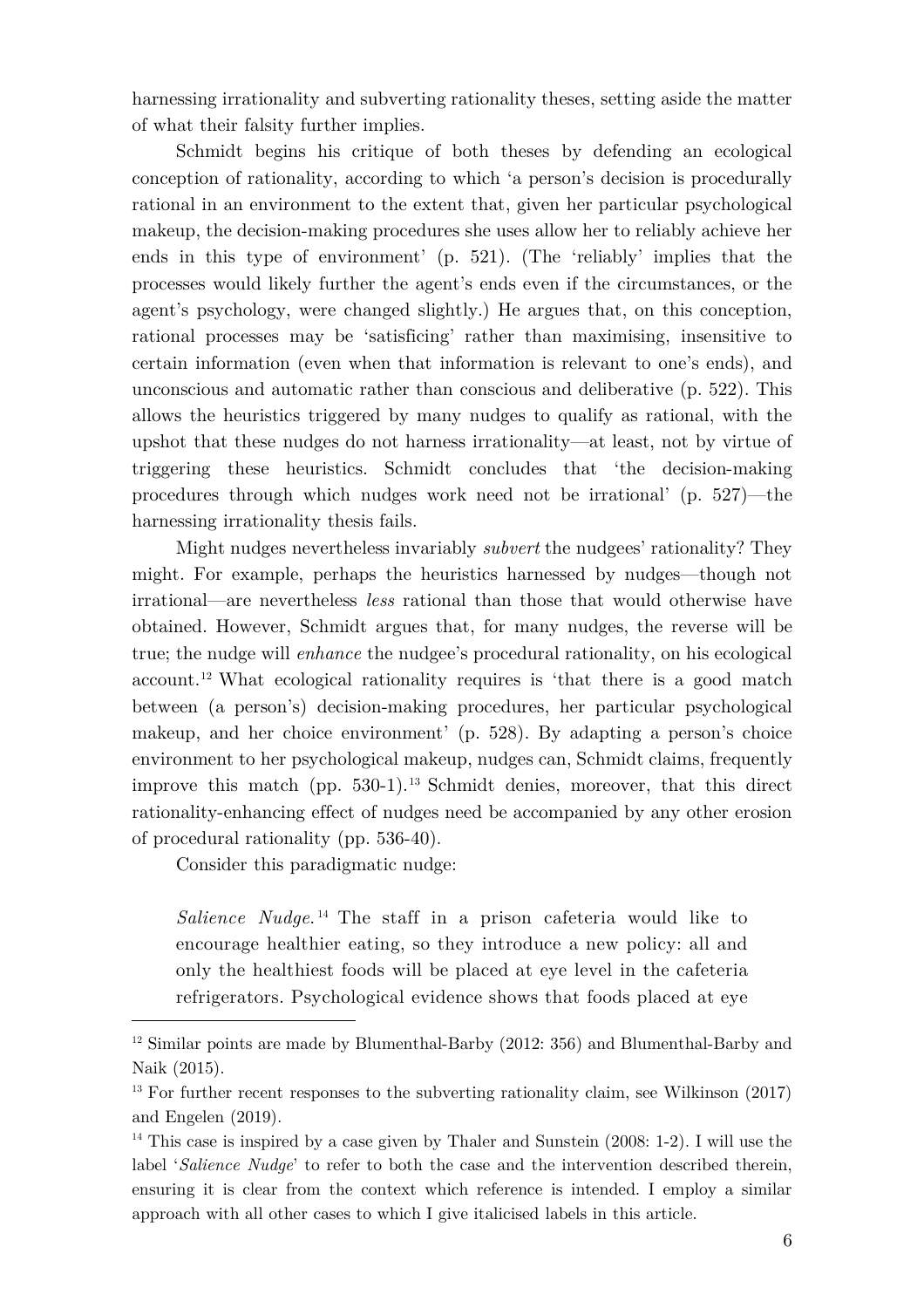level are, other things being equal, more salient to customers than other foods, and that people tend to subconsciously favour more salient items when making their food selections. The prisoners are informed about the intervention, and the reasons why it is being employed. <sup>15</sup> However, prisoners who are unhappy about being nudged in this way have no reasonable way of avoiding it; there is no alternative source of food in the prison.<sup>16</sup> As a result of the new policy, some prisoners choose the healthiest foods when they would otherwise have chosen less healthy foods.

Whether the processes harnessed by this nudge reliably further the prisoners' ends in the type of environment in which they find themselves is perhaps open to question. The answer may depend on how finely we specify the 'type of environment'. Are we thinking of environments in which one much choose between alternative items? Between alternative foods? Between alternative foods in a prison cafeteria? It may also depend on how products are normally arranged. Are foods placed at eye level typically products that satisfy consumer preferences? Or are foods normally arranged simply so as to maximise their shelf-life or minimise the time taken to re-stock shelves? Thus, whether *Salience Nudge* harnesses irrationality is perhaps unclear.

Nevertheless, it is very plausible that *Salience Nudge overall increases the degree to which* those processes reliably further the nudgees' ends in the circumstances in which they find themselves, and thus enhances, rather than subverting, the prisoners' rationality. Most prisoners will presumably have ends such as living to see their grandchildren, and being able to remain active into old age—whose realisation will be facilitated by choosing healthier foods in the prison cafeteria. And many of these prisoners will also have no other comparably important ends that will be frustrated by this choice. Choosing the healthy foods will, all things considered, further the ends of these prisoners. <sup>17</sup> And since *Salience Nudge* arranges the prisoners' environment in such a way that their responses to food salience more reliably produce this choice, it increases the degree to which those processes reliably further their ends. It enhances their procedural rationality, on Schmidt's ecological account of rationality.

 $15$  I make this stipulation in order to exclude transparency-based objections to the nudge, which are not my focus here.

 $16$  I make this stipulation in order to rule out the possibility that the prisoners can be taken to have validly consented to the nudge, which might be thought to immediately foreclose the possibility that the nudge fails to treat the prisoners as rational.

<sup>&</sup>lt;sup>17</sup> I assume that Schmidt intends 'furthering' to be understood as an all-things-considered concept. Thus, it is not enough, to further an agent's ends, that something *in some respect* helps her to achieve her ends, or leads to her achieving *some* of her ends. I henceforth adopt this understanding and omit 'all things considered' when speaking of furthering ends.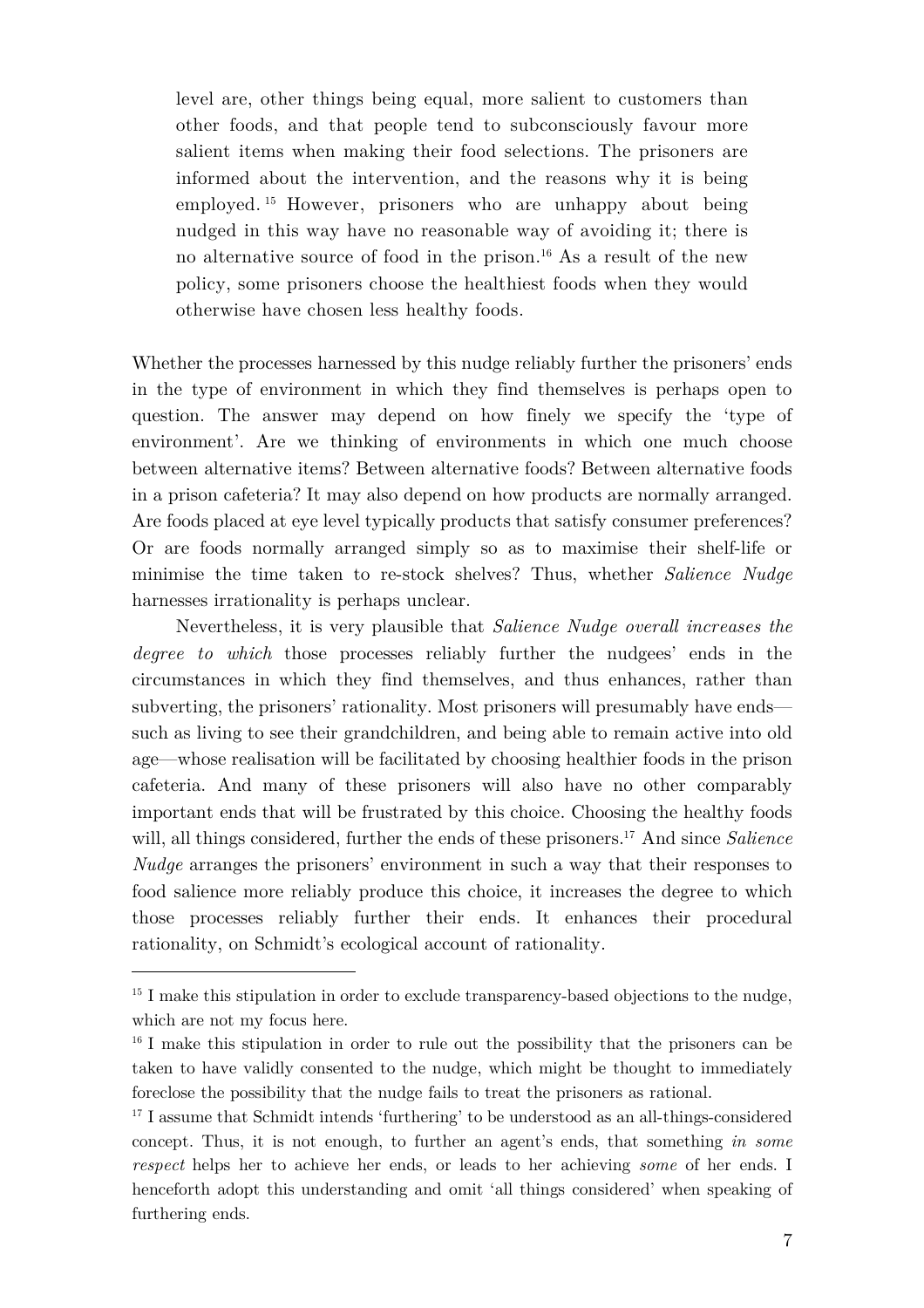#### 4. EXTENDING SCHMIDT'S DEFENCE

Though intended only as a defence of nudging, Schmidt's defence has interesting implications for certain non-nudge forms of behavioural influence. Consider:

*Thirst Drug.* Due to the cool temperature in the prison cafeteria, prisoners tend to drink little water. The cafeteria staff would like to encourage prisoners to drink more, in order to improve their health, so they arrange to have a thirst-enhancing drug sprayed into the air. The drug is a hormone that the body also produces naturally in response to dehydration, and that promotes thirst. The prisoners are informed about the intervention, and the reasons why it is being employed. They can also see the spray being released. However, prisoners who are unhappy about being administered the drug have no reasonable way of avoiding it; there is no alternative place to eat in the prison. As a result of the intervention, some prisoners take a cup of water when they would not otherwise have done so.

The intervention described in *Thirst Drug* is a *nonconsensual neurointervention* an intervention that nonconsensually and intentionally alters a person's neural states other than through engaging perceptual processes (Pugh and Douglas 2017). (Though the prisoners in *Thirst Drug see* the spray, the intervention does not exert its intended effects on the prisoners' brain states *via* this perceptual process.) *Thirst Drug* is also, at least arguably, *not* a nudge, since it is plausibly definitional of nudging that it operates by arranging the nudgees' *perceived* environment. Nevertheless, the intervention in *Thirst Drug* is certainly one of which we can legitimately ask: Does it harness irrationality? And does it subvert rationality? And Schmidt's defence of nudging appears to give us the resources we need to answer these questions. Let us, then, consider what Schmidt's arguments imply for *Thirst Drug.*

Consider first the question about harnessing irrationality. The neurochemical regulation of thirst, and our psychological responses to thirst, plausibly qualify as rational processes, on Schmidt's ecological account, since these processes typically militate in favour of preserving a relatively healthy level of hydration, which generally furthers our ends, all things considered.<sup>18</sup> It is thus doubtful that *Thirst Drug* harnesses any irrational process.

Consider next the question about subverting rationality. If we assume that prisoners ends are better served by drinking water than by not doing so, then we

<sup>&</sup>lt;sup>18</sup> This is true even though, as it happens, these mechanisms malfunction slightly, by failing to produce optimal levels of water consumption in the cool temperatures of the cafeteria; the neuro-chemical and psychological regulation of thirst can *somewhat reliably* further our ends, even if it does not *optimally* do so.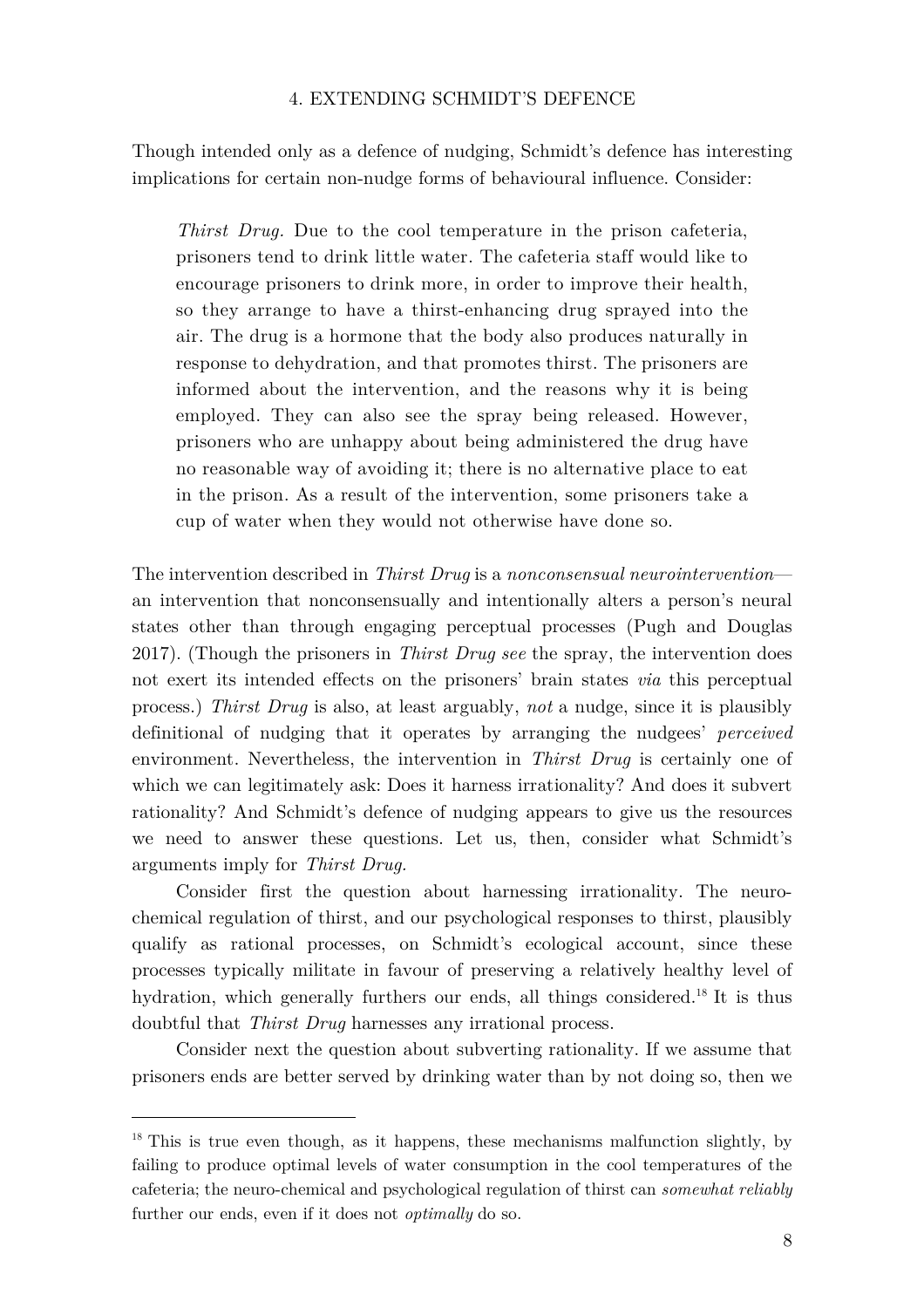can expect that *Thirst Drug* will, on Schmidt's ecological conception of rationality, enhance, rather than subverting, their rationality. As with *Salience Nudge*, *Thirst Drug* can credibly be thought of as better matching these prisoners' psychology—and in this case also physiology—to their environment. It does so by arranging the environment such that the prisoners' psychological responses to thirst, and physiological processes that produce thirst, more reliably further their ends.

#### 5. GIVING REASONS

I have been suggesting that if, for the reasons given by Schmidt, some nudges neither harness irrationality nor subvert rationality, then nor does *Thirst Drug.* This creates a problem for Schmidt, since it is intuitively plausible that *Thirst Drug does* fail to treat the prisoners as rational. We might thus wonder: how might Schmidt explain why *Thirst Drug* fails to treat its targets as rational?19 What explains why *Thirst Drug* fails to treat its targets as rational even though, on Schmidt's understanding of these concepts, it neither subverts their rationality, nor harnesses their irrationality?

**(A) Harnessing Physiological Processes.** One answer would invoke the thought that only *psychological* processes are apt for classification as irrational or rational, whereas at least some of the processes harnessed by *Thirst Drug*—those that produce the feeling of thirst, as opposed to responding to it—are physiological, not psychological. That is to say, they are physico-chemical processes with no mental correlates. It might be thought that these processes are simply *arational*. Thus, it might be held, even if *Thirst Drug* does not harness irrationality, it does harness *a*rationality, and that, perhaps, is sufficient to show that it fails to treat its targets as rational*.* 20

Notice, however, that similar thoughts apply to all nudges. Take *Salience Nudge. Salience Nudge* operates in part via processes—such as the transmission of photons through the eyeball—that are physiological, in the sense defined above: they have no mental correlates. And the same applies to all other nudges. Thus, if harnessing arational physiological processes is sufficient for an influence to fail to treat as rational, the project of defending nudges will be hopeless from the outset. This answer will thus not be an attractive one for Schmidt and other proponents of his defence.

More importantly, it is simply not plausible that harnessing physiological processes precludes treating as rational. Even forms of influence that are paradigmatic examples of 'treating as rational' harness such processes. Consider:

<sup>&</sup>lt;sup>19</sup> *Thirst Drug* may also wrong the prisoners other than by failing to treat them as rational. For example, it may infringe their right to bodily integrity.

<sup>20</sup> I thank an anonymous reviewer for *Ethical Theory and Moral Practice* for pressing me to consider this objection.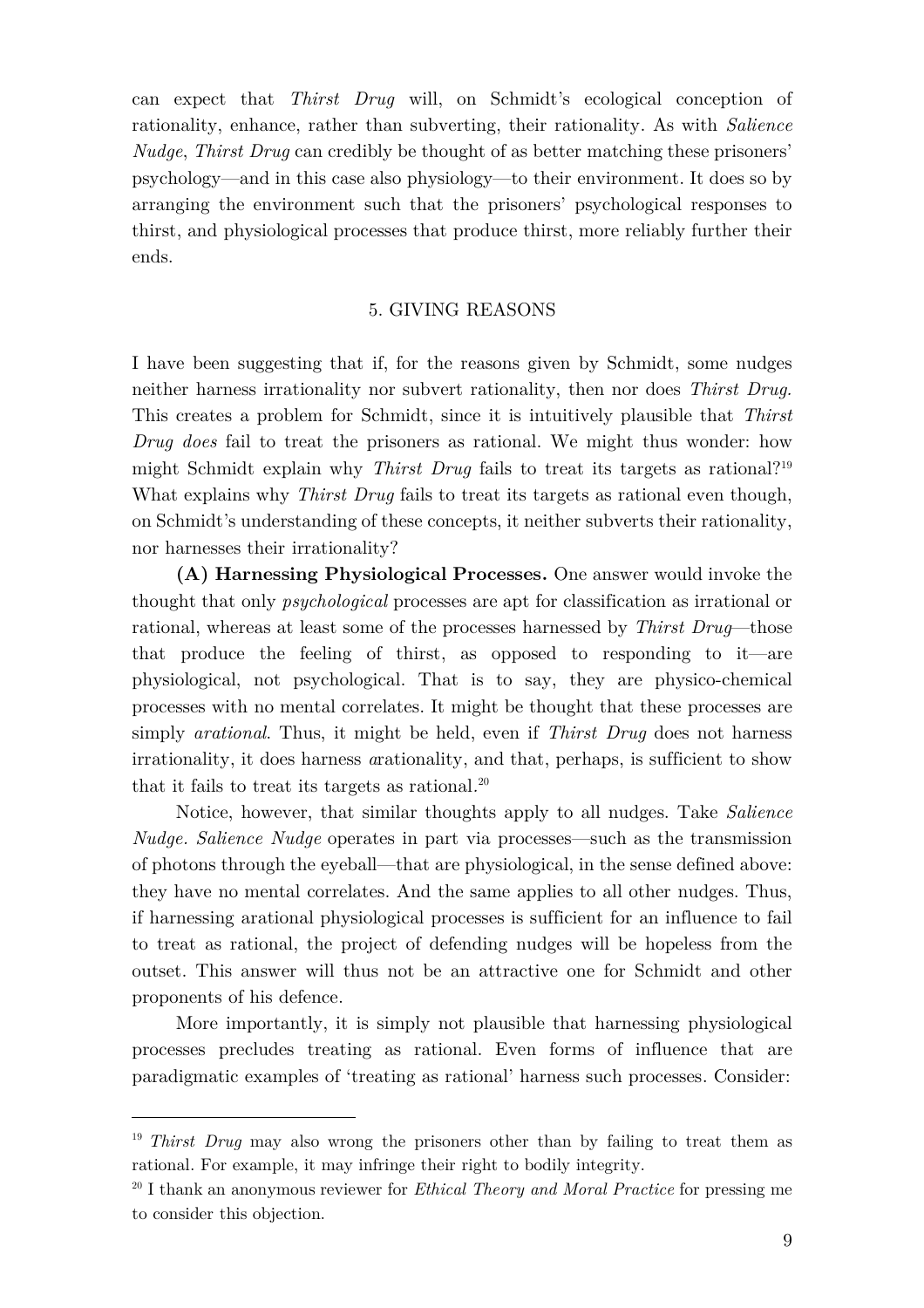*Health Claims.* The staff in a prison cafeteria would like to encourage healthier eating, so they introduce a new policy: when cafeteria staff address each prisoner, they explicitly state one good reason for choosing one of the healthiest options available. They say things like 'I suggest the spinach salad; spinach contains a lot of vitamins' or 'broccoli is very good for you—it's high in antioxidants'. As a result, some prisoners choose healthier foods than they would otherwise have chosen.

This intervention surely treats its targets as rational, even if, as in *Thirst Drug*, the prisoners have no reasonable means of avoiding being exposed to it. Yet, like *Thirst Drug* and *Salience Nudge*, this intervention operates in part via physiological processes, such as the vibration of the prisoners' ear drums as they hear the health claims being uttered. If only psychological processes can be rational or irrational, this mechanical process must be an arational process. Thus, *Health Claims* appears to harness an arational process. Yet it would be implausible to claim on this basis that *Health Claims* fails to treat the prisoners as rational.

In response, Schmidt might hold that, in assessing whether an intervention harnesses arationality, we should examine only the *final stage* in the process via which the intervention exerts its effect on its target's decisions—the process via which that decision is ultimately made. On this approach, whether an intervention harnesses arationality would depend solely on whether that final stage of the process is arational. In *Health Claims*, and perhaps also *Salience Nudge*, it is plausible that this final stage in the process is rational. For example, in *Health Claims*, the prisoners presumably arrive at their decision regarding what foods to eat by *thinking about* the information that the staff have provided. By contrast, it might be held that in *Thirst Drug*, the whole process via which the intervention exerts its effect on the prisoners' decisions—including the final stage of that process—is arational. Thus, on the present view, *Thirst Drug* harnesses irrationality, but *Health Claims* does not.

The difficulty with this response is that it is simply not clear that the final stage of the process via which *Thirst Drug* exerts its effect *is* arational. Indeed, we can refine the case so as to make it clear that it is not. Suppose that, once the prisoners experience the feelings of thirst induced by the drug, they then reflect on whether, in the light of those feelings, they would like to take a cup of water. Some prisoners decide that they would, others do not. If it is sufficient, to avoid harnessing arationality, that an intervention operates via a process that ends in a rational process, we must conclude that this refined version of *Thirst Drug* does not harness arationality. Yet it remains plausible that *Thirst Drug* fails to treat the prisoners as rational.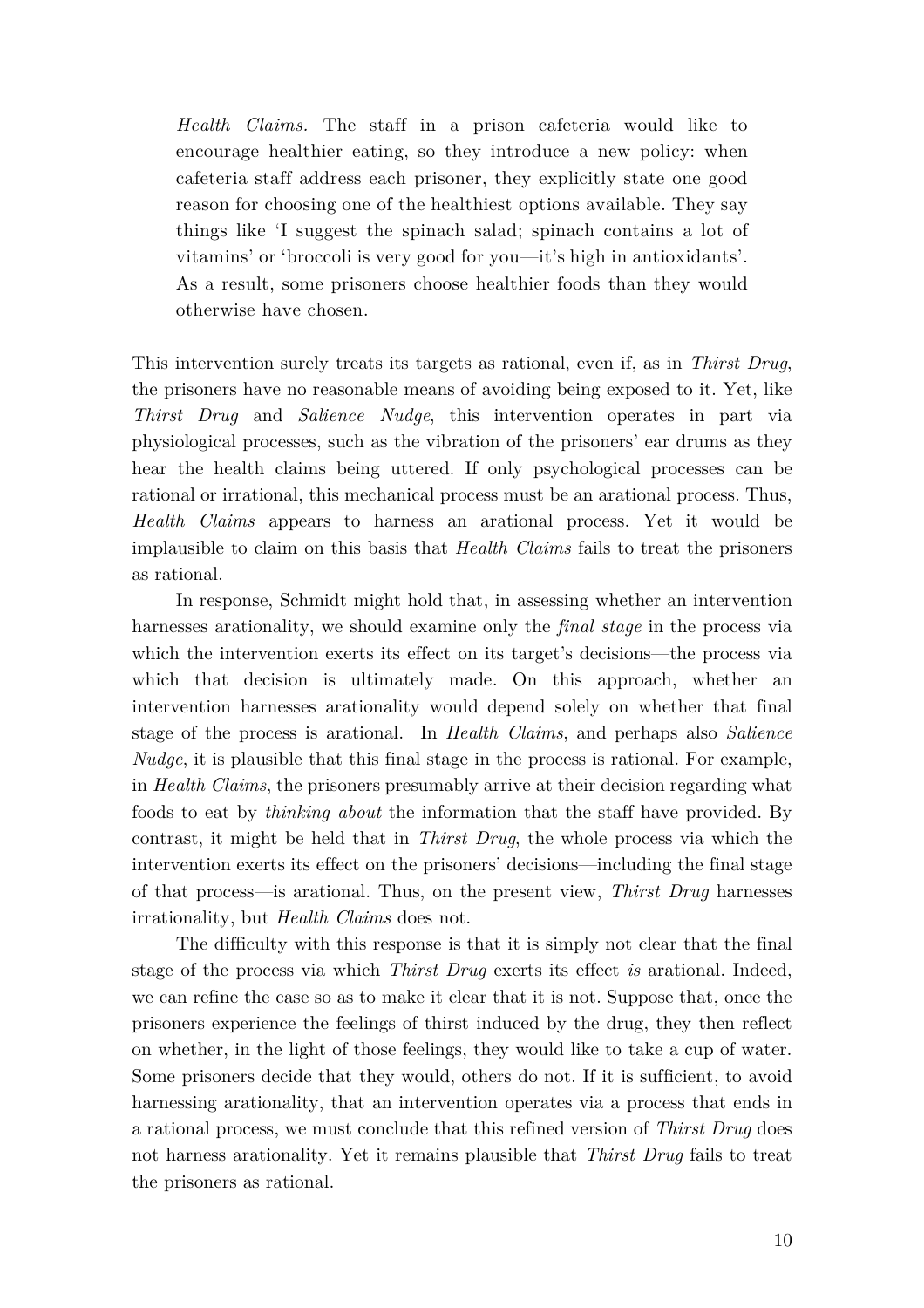**(B) Failing to Give Reasons.** There is, however, a more promising basis on which Schmidt might hold that *Thirst Drug* fails to treat the prisoners as rational. This basis can be motivated by reflecting further on *Health Claims*. A plausible explanation of why *Health Claims* treats the prisoners as rational would appeal to the thought that it involves *giving reasons*—a form of influence that is standardly taken to treat as rational (see, for example, Shiffrin 2000: 213; Blumenthal-Barby 2012: 351)*.* The cafeteria staff induce prisoners to choose healthier foods by presenting them with *reasons* to choose those foods.

In *Health Claims*, the cafeteria staff *explicitly* give the prisoners reasons, but there might be other ways of giving reasons too. Consider:

*Pictures*. All is as it is in *Health Claims* except that, this time, rather than explicitly stating reasons, the cafeteria staff merely draw prisoners' attention to the health consequences of their choices. Healthy foods are accompanied by a picture of a healthy-looking heart. As a result, some prisoners choose healthier foods than they would otherwise have chosen.

It is plausible to think that the staff treat the prisoners as rational, and we can again explain why by maintaining that they give the prisoners reasons, albeit this time implicitly rather than explicitly.

One further type of case should be mentioned. In both *Health Claims* and *Pictures*, the cafeteria staff give reasons by drawing attention to pre-existing reasons, but we can also give one another reasons by creating new reasons. Consider:

*Incentives.* The staff in a prison cafeteria would like to encourage healthier eating, so they introduce a new policy: prisoners who choose the healthier foods will be allowed to use the prison's games room for longer periods than previously; prisoners who choose less healthy foods will not. As a result, some prisoners choose healthier foods than they would otherwise have chosen.

Here again, we can explain why the intervention treats the prisoners as rational as I suppose it does—by maintaining that it involves giving prisoners a reason to choose the healthier foods.21 By contrast, it might be thought that *Thirst Drug* does not give the prisoners reasons, whether by creating new reasons or drawing attention to pre-existing ones. Perhaps this explains why it fails to treat the

<sup>&</sup>lt;sup>21</sup> I am not suggesting here that creating reasons *always* treats the reason-receiver as rational. Coercion arguably operates by creating reasons, yet it is at least open to question whether it treats the coercee as rational.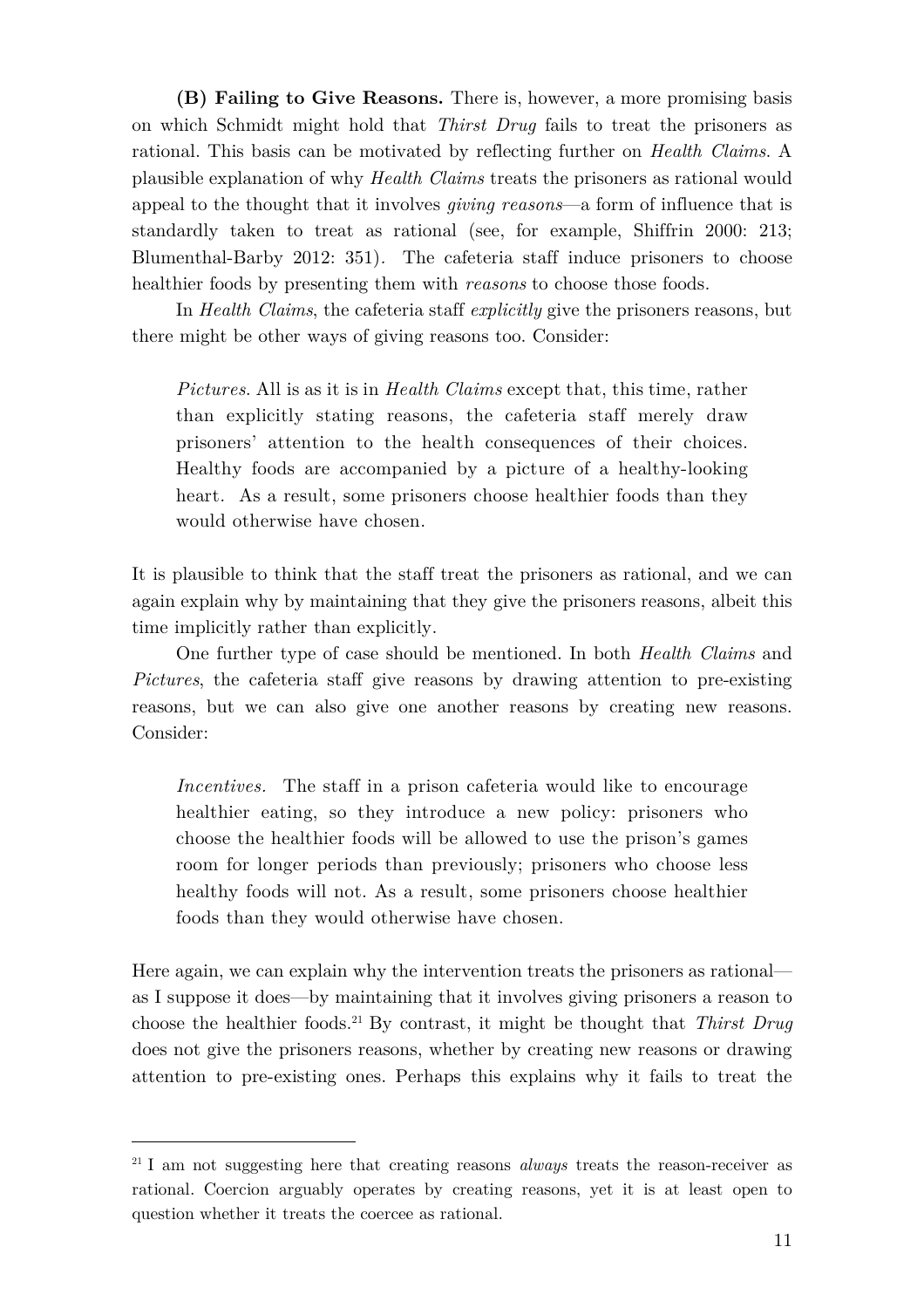prisoners as rational, though it neither subverts rationality nor harnesses irrationality.

However, this explanation also calls into question whether paradigmatic nudges really treat nudgees as rational. Recall *Salience Nudge*, in which healthier foods were made salient simply by placing them at eye level. Does this intervention give reasons? Perhaps. Suppose that it is easier to reach for foods placed at eye level than to reach for foods placed in other locations. In placing foods at eye level, cafeteria staff will thus arguably have given the prisoners prudential reasons to choose those foods.<sup>22</sup> They will have given a reason by *creating* a reason. However, suppose this is not so. Suppose it is in fact somewhat easier to reach for foods placed at waist level than those placed at eye level. Nevertheless, because foods at eye level are more salient, the prisoners are more likely to choose them. In that case, would the cafeteria staff have given the prisoners a reason to choose the healthier foods? Not obviously. The cafeteria staff in this case do not explicitly state reasons (as in *Health Claims*), and it is not obvious that they draw attention to them (as in *Pictures*).23 Indeed, nudges are standardly understood not to give reasons.24 Thus, if we suppose that *Thirst Drug* fails to treat its targets as rational because it fails to give reasons, we are in need of a further defence of nudging. We need an account of why at least some nudges *do* give reasons.

#### 6. LEVY'S DEFENCE

Schmidt does not offer such an account—he is interested in the nature, and especially the rationality, of the processes harnessed by nudges, not in the details of *how* those processes are harnessed (by giving reasons or otherwise). However, in his recent defences of nudging, Neil Levy does begin to develop such an account. Levy confronts the worry that nudges 'bypass our reasoning processes' (2019: 281; see also Levy 2017; 2018). He does not say exactly what 'bypassing' consists in, but his response to the worry suggests that he thinks a nudge could bypass reasoning in either of two different ways: by failing to harness any rational process

 $22$  I thank an anonymous reviewer for pressing me to consider this possibility.

<sup>&</sup>lt;sup>23</sup> Rozeboom (2020) raises a similar worry: that nudges—even rationality-enhancing nudges—might fail to treat the nudgee as a rational agent by failing to recognise her rational authority. I take this to be one diagnosis of why, if nudges fail to give reasons, they are morally problematic. But I will not commit to this diagnosis here. I will understand the worry more generically: if nudges, such as *Salience Nudge*, fail to give reasons, then they fail to the nudgees as befits their rationality.

 $24$  See, for example, Blumenthal-Barby (2012: 349), who illustrates her category of 'Reason-Bypassing Nonargumentative Influence' by giving the examples of 'framing, setting up defaults, setting up the environment a certain way, and priming using subconscious cues'.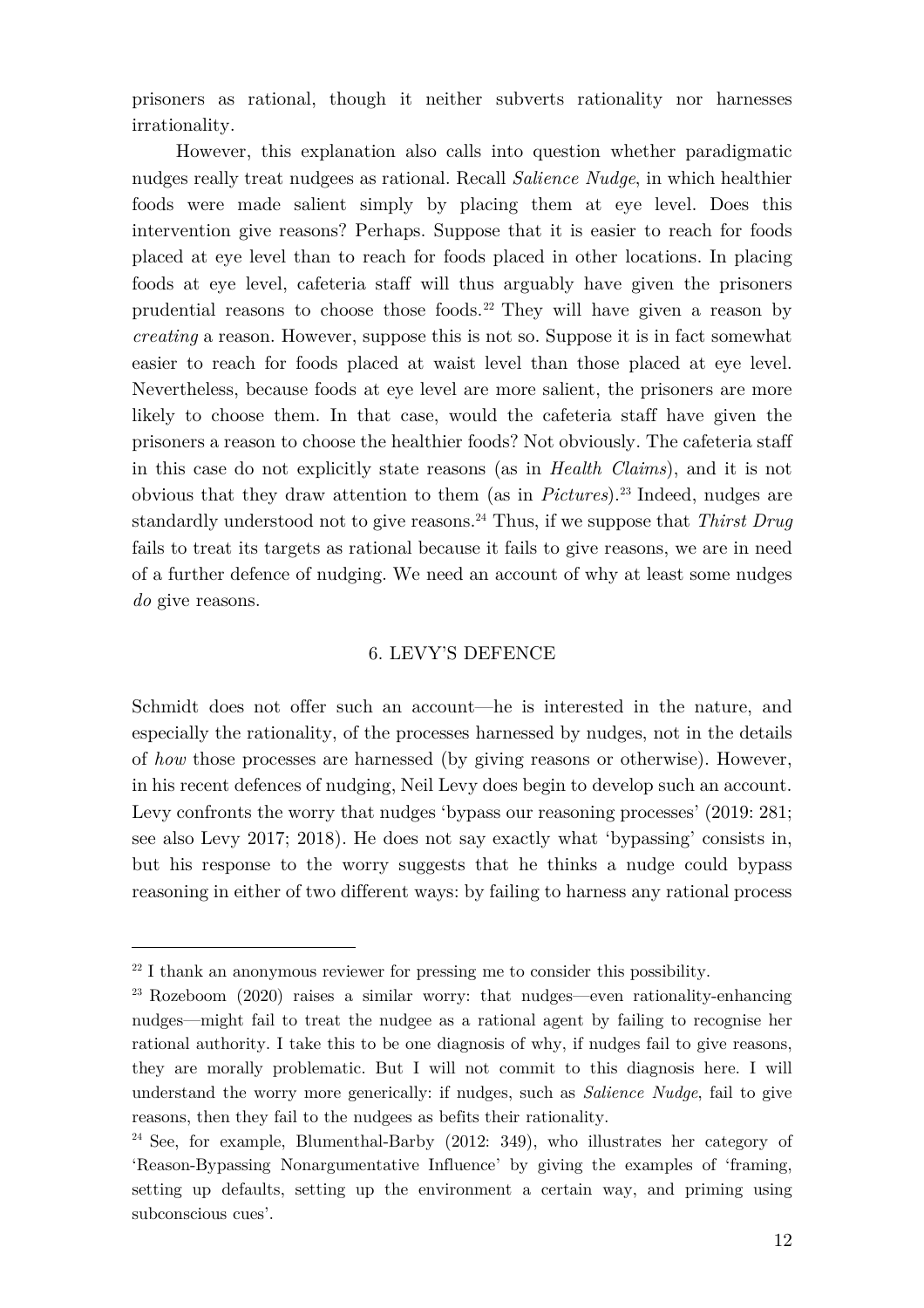in the nudgee, or by harnessing a rational process other than by giving it a reason (henceforth just 'failing to give reasons'). Consider the following:

Nudging doesn't bypass our capacity to reason. When they are effective in changing behavior, [nudges] typically (though perhaps not invariably) work by giving us reasons. These reasons may not be consciously recognized or responded to by agents, but they are reasons nevertheless, and it is in virtue of being reasons that they alter behavior. The mechanisms that respond to nudges are reasoning mechanisms, and in most cases, at least, nudges no more bypass reasoning than do philosophical arguments. (Levy 2019: 282-3)

Levy's claim that '[t]he mechanisms that respond to nudges are reasoning mechanisms' can be viewed as his response to the harnessing irrationality thesis, and it is to the defence of this claim that Levy devotes most of his attention.<sup>25</sup> But Levy also makes a further claim, which will be my focus here: he holds that nudges typically 'work by giving us reasons'. This can be viewed as his response to the worry that I raised in the previous section—the worry that nudges fail to give reasons.

Levy does not make out the case for this further claim in detail. In particular, he does not explicitly state the basis on which he takes nudges to operate by giving reasons (henceforth just 'to give reasons'). Nevertheless, he does offer some clues as to what this basis might be. In what follows, I will consider two possible bases, inspired by—though extending somewhat beyond—Levy's own discussion: one appeals to the view that nudges communicate recommendations; the other appeals to the view that they communicate reasons. I will argue that the first fails to establish that nudges typically give reasons, while the second implies that some nonconsensual neurointerventions give reasons too.

#### 7. COMMUNICATING RECOMMENDATIONS

The exemplars that Levy invokes to support his claim that nudges typically give reasons are nudges that, like *Salience Nudge*, operate by making one option—the option favoured by the nudger—especially salient to the nudgee, for example, by placing it first on a list of options or otherwise making it more visually prominent than the alternatives. Levy suggests that these salience-based nudges are effective because salience 'is taken to be an implicit recommendation. There is evidence that people … tend to see options that have been made salient to them as having been recommended to them' (2019: 290). He continues:

If it is rational to be guided in our judgments by testimony (and it surely is, under many conditions), it is no less rational to be guided by implicit

<sup>&</sup>lt;sup>25</sup> In rejecting the harnessing irrationality thesis, Levy goes further than Schmidt, and in two different ways. First, he does not merely claim that the processes harnessed by some nudges are not irrational, he claims that they are rational processes of a particular kind: they are *reasoning* processes. Second, he claims not only that *some* nudges harness reasoning processes but that nudges *typically* harness such processes.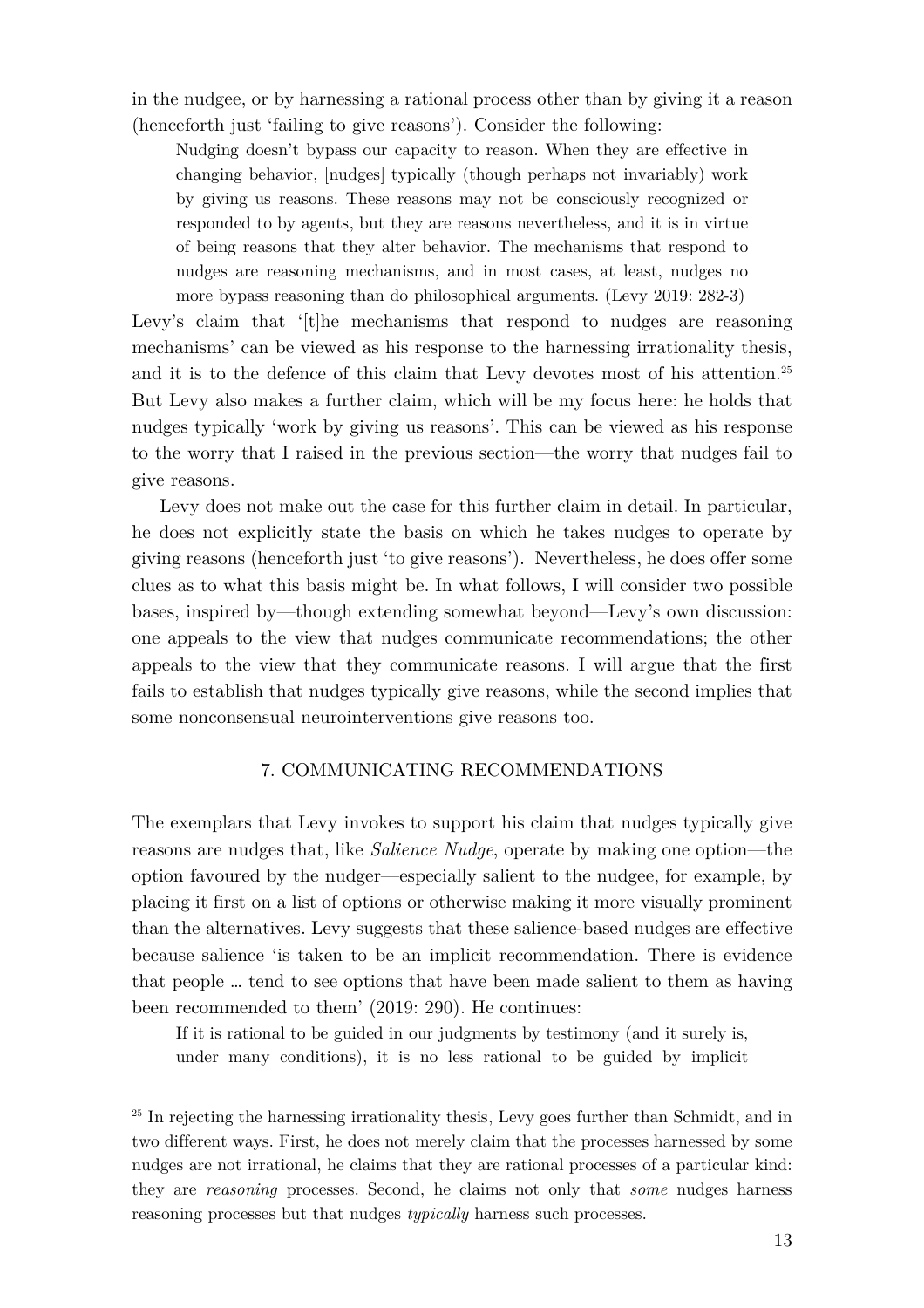recommendations … Setting defaults or framing options is communicative: people frame options in ways that highlight particular choices because they take them to be good ones, and their communicative intent is recognised by those who respond to the framing. (2019: 290)

There are two crucial claims here: that salience-based nudges typically implicitly express recommendations, and that nudgees are typically moved by those nudges in part because they *recognise* this recommendation—because the recommendation is successfully communicated to them. Levy's thought appears to be that, when they indeed work by communicating recommendations in this way, nudges give reasons. And, though he only clearly commits to the view that *salience-based* nudges typically work in this way, we might wonder whether this thought could be generalised in order to support his broader claim that nudges salience-based or not—typically give reasons.

#### 8. A CHALLENGE

It is, I think, plausible that nudges typically *express* recommendations. Like paradigmatic, explicit recommendations, nudges are typically motivated by the judgment that the nudgee has a reason—whether self- or other-regarding—to make the decision that the nudge is designed to promote.

Less plausible, however, is the thought that nudgees typically *recognise* those recommendations. After all, it is often not the case that those subjected to nudges *consciously* recognise that anything is being recommended. Indeed, those nudged in experimental settings typically do not consciously recognise that they are being influenced at all.<sup>26</sup> Rather, the thought must be that there is some kind of implicit recognition at work. But is there? As Levy notes, some empirical research does suggest that, at least in default-based nudges, nudgees implicitly *perceive* that the option chosen as the default has been recommended.<sup>27</sup> However, *perceiving* a recommendation is not sufficient for *recognising* it; the perception also has to be somewhat sensitive to reality—it has to track the actual presence of a recommendation. Consider, by analogy, a person who, whenever she finds a receipt lying on the ground, assumes that someone has strategically dropped the receipt as a way of implicitly recommending that she go to the shop, café, restaurant, pub, etc. that issued the receipt. This person perceives an implicit

<sup>&</sup>lt;sup>26</sup> For example, Kroese et al. (2016: e135) found that only 3 out of 91 participants subjected to a food positioning nudge subsequently correctly identified the nudge.

<sup>27</sup> See, for example, Madrian and Shea 2001; McKenzie et al. 2006; Sher and McKenzie 2006. In what perhaps comes closest to a direct test of this, McKenzie and collaborators (2006: 417-18) presented participants with a binary choice in which either one option was presented as the default option (the test condition), or the two choices were presented in a balanced way (the control condition). Participants in the test condition were more likely to report that they had made the choice they made because it was 'what the experimenters wanted' than were participants in the control condition.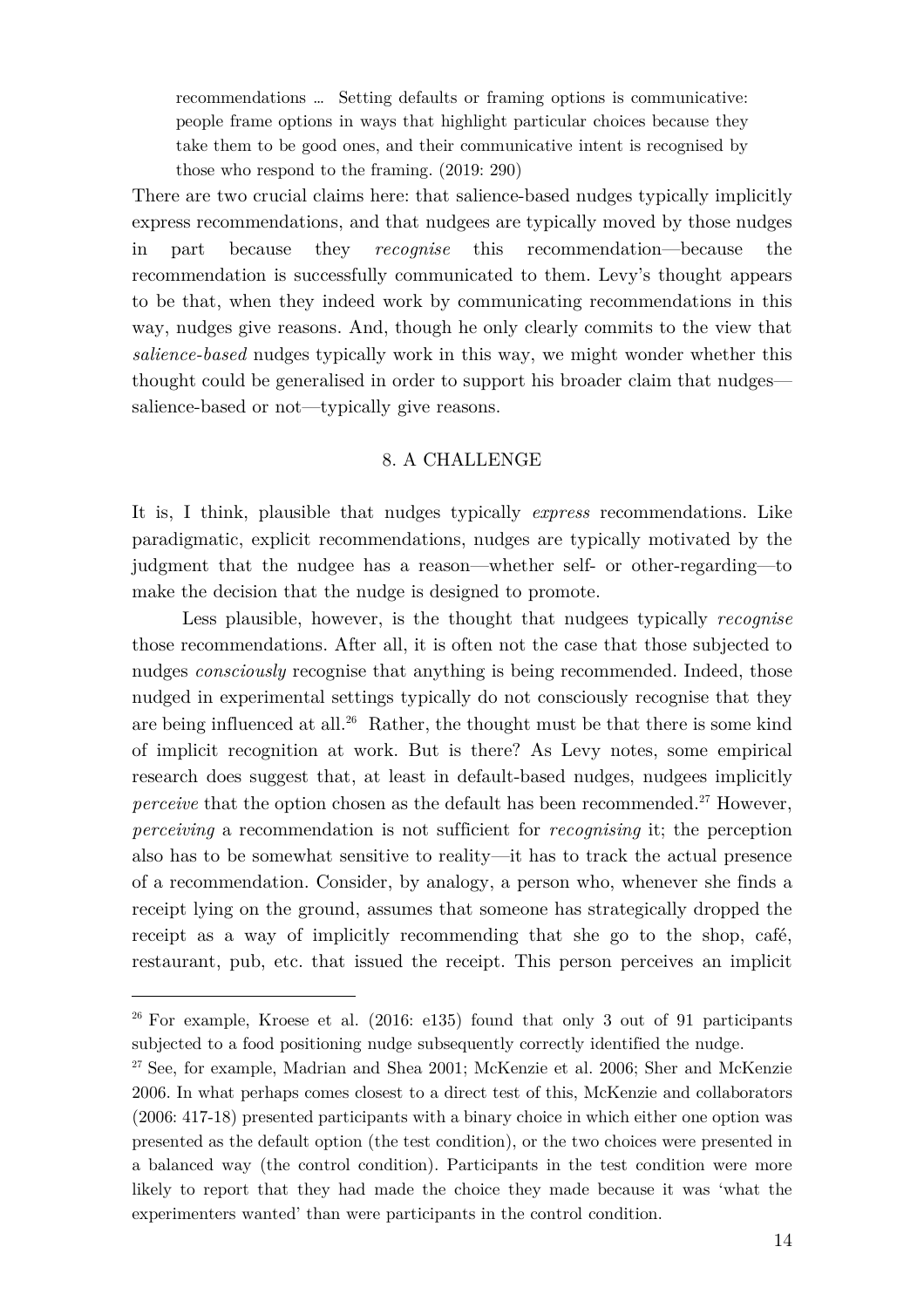recommendation, but she does not, I think, *recognise* one, even in those rare cases where someone *has* left the receipt for precisely that reason.

In order to recognise—and not merely perceive—a recommendation, one must be sufficiently sensitive to whether something is in fact being recommended. Are nudgees typically sufficiently sensitive to this? Not obviously.

Consider *Salience Nudge*. In this case, the salience of the healthy foods arguably expresses a recommendation only because the placement of these foods at eye level was motivated by the judgment that prisoners have reasons to choose these foods. Were products distributed randomly, or, say, in such a way as to maximise their shelf-life or minimise re-stocking time, the placement of healthy foods at eye level would no longer express any recommendation. Thus, to recognise the recommendation, prisoners must be sufficiently sensitive to whether product placement was indeed motivated by a judgment about the prisoners' reasons. Yet there is no reason to suppose that the prisoners are at all sensitive to this.28 It is plausible to suppose that, when we respond to salience-based nudges, we are responding to the salience, not the intentions for which it was created.

If salience-based nudges were *more effective* when the nudger's intentions were made clear to the nudgees, this might support the view that the nudgees are, to some degree, tracking whether the nudge expresses a recommendation. But most empirical research that has investigated this question has found that nudgeeffectiveness is not enhanced by making the intentions behind the nudge clear. For example, Kroese and collaborators recently found that an experimental foodsalience nudge similar to *Salience Nudge* was effective, and equally so, regardless of whether the experimenters' motives in arranging the food as they did were disclosed,<sup>29</sup> and similar results have been found for other salience-based nudges.<sup>30</sup> Thus, even if we limit ourselves to salience-based nudges, it is doubtful that

<sup>&</sup>lt;sup>28</sup> It might be argued that placement decisions could express recommendations irrespective of the intentions of those who make them. In other contexts, we often allow that actions can have meanings that are unconnected to the intentions from which they were performed: raising my hand in the seminar room arguably expresses 'I have a question', even if I do it only to relieve an aching shoulder; turning my back on you arguably expresses 'I don't want to hear what you say', even if I do it only because I see a spider on your shoulder and am arachnophobic. In these cases, my actions seem to have the meanings that they do by virtue of the intentions that *typically* motivate actions of this kind, not by virtue of the intentions that in fact motivated them. Perhaps, then, it is enough, for *Salience Nudge* to implicitly express a recommendation, that placing a product at eye level is typically motivated by the judgment that the customers have reason to choose that product. However, this reply will not help Levy, since it is not at all clear that the prisoners in *Salience Nudge* will be sensitive to what typically motivates product placement decisions.

 $29$  See Kroese et al.  $(2016)$ .

<sup>30</sup> See, for example, Steffel et al. (2016) and Bruns et al. (2018).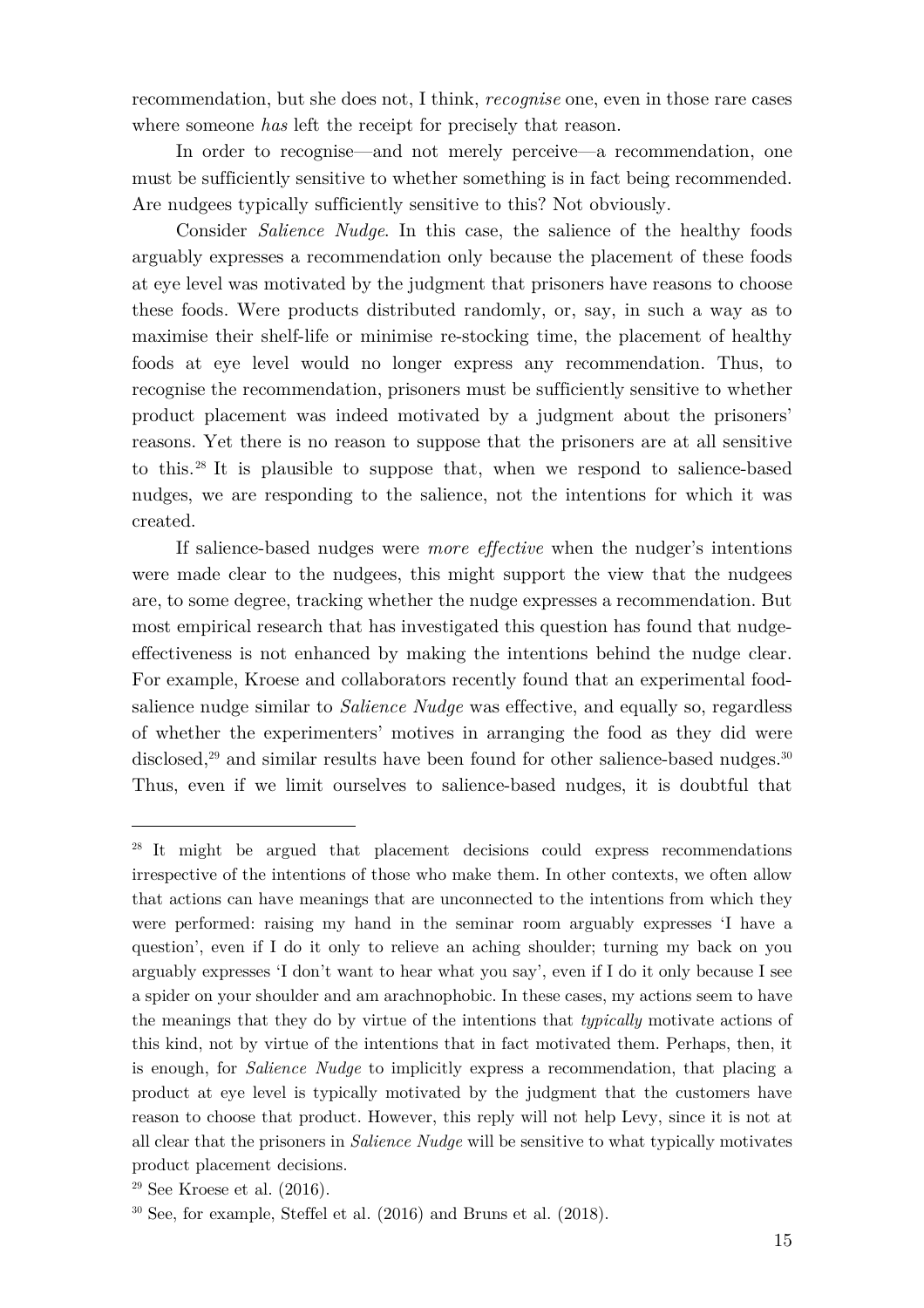nudges typically communicate recommendations.<sup>31</sup> Levy's view that nudges typically give reasons thus remains unsupported.

## 9. COMMUNICATING REASONS

How might Levy respond? One option open to him would be to allow that there are other forms of communication that can give reasons besides the communication *of recommendations*. After all, in addition to expressing a proposition of the form 'I recommend that you choose the healthy foods', the placement of healthy foods at eye level in *Salience Nudge* plausibly also expresses the simpler proposition 'you have reasons to choose the healthy foods'. And it is plausible to think that expressing *this* proposition to the prisoners should count as expressing a reason. If this proposition were also *recognised* by the prisoners, perhaps Levy could claim that this is enough for the nudge to qualify as reasongiving. He might claim that one gives a reason whenever one influences by communicating a reason—whenever, that is, one influences another by expressing a proposition of the form 'you, the influencee, have reason to do *x*' which is then recognised by the influencee.

Do nudgees typically recognise a proposition of this form? This will depend on how sensitive nudgees typically are to whether they have the reason expressed by the nudge. In some cases, nudgees will be surely be somewhat sensitive to this. For example, some nudges may be subject to a form of rational filtering whereby those subjected to them assess—consciously or subconsciously—whether they in fact have reason to do what they are being nudged towards, and 'succumb' to the nudge only if they deem that they do. In *Salience Nudge*, for instance, the salience of the healthy foods may induce the prisoners to deliberate on which foods they have most reason to select. In that case, we would expect nudgees' responses to the nudge to be somewhat sensitive to the reasons that they in fact have. Alternatively, a nudge may work via mechanisms that track the person's reasons at a biological level. For example, perhaps *Salience Nudge* just happens to be more effective in people who have high blood sugar levels, and who thus have special reason to eat healthily. In this case too, we could aptly say that the nudgee responds to the nudge in a way that is somewhat sensitive to whether they have the reason expressed by the nudge

Do we have evidence to suggest that nudgees are *typically* sensitive to reasons in ways such as these? To my knowledge, we do not. Still, seeking such

<sup>31</sup> In addition to casting doubt on the suggestion that *Salience Nudge* communicates a recommendation, and thereby gives reasons, this observation may also have implications for whether *Salience Nudge* harnesses irrationality. If *Salience Nudge* is effective because the prisoners perceive a recommendation, and if that perception is unmoored from whether there is in fact a recommendation present, then the nudge arguably operates by harnessing an irrational tendency to see recommendations where there are in fact none.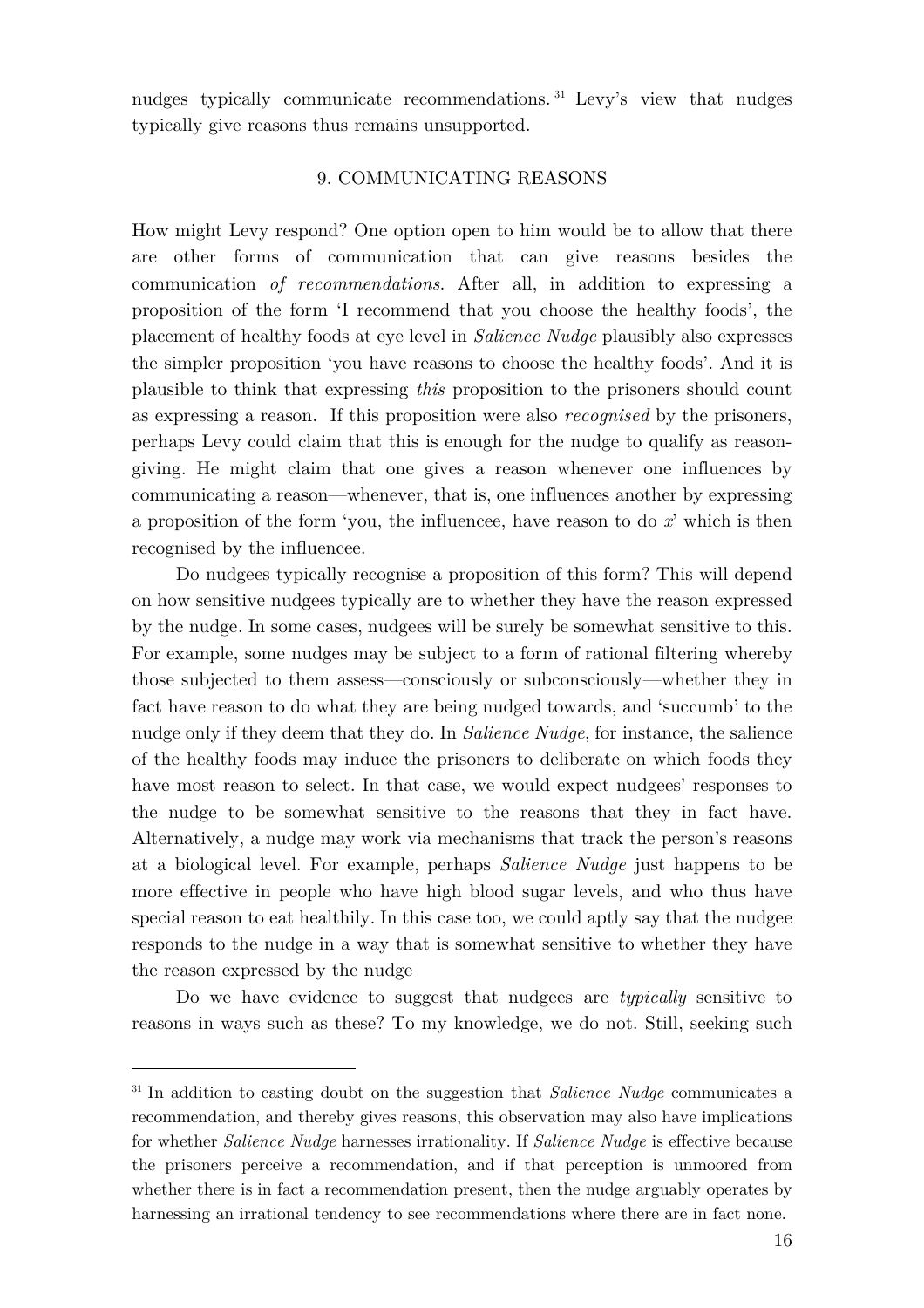evidence is, I think, the most promising route to establishing Levy's claim that nudges communicate—and thus give—reasons. And it may well turn out that this endeavour will ultimately succeed.

Note, however, that the story I've been telling in this section can—like Schmidt's defence of nudging—be extrapolated to some nonconsenual neurointerventions. On the present interpretation of Levy's defence, nudges typically give reason because it is typically the case that (a) nudges express that the nudgee has some reason, and (b) the nudgee is sufficiently sensitive, in her response to the nudge, to whether she in fact has this reason. But analogous claims will hold for some nonconsensual neurointerventions.

Recall, again, *Thirst Drug*, in which staff in the prison cafeteria spray a thirst-enhancing drug into the cafeteria air. By spraying this drug, and inducing feelings of thirst, the cafeteria staff are plausibly expressing, at least implicitly, that the prisoners have reason to drink. This can be seen though drawing a comparison to *Salience Nudge.* I suspect that we take *Salience Nudge* to implicitly express that the prisoners have a reason to choose the healthy foods because the placement of food at eye level is motivated in part by judgment that the prisoners have this reason. An analogous point holds also in respect of *Thirst Drug*. Here, the intervention is motivated by the thought that the prisoners have reason to drink water.

So it seems that *Thirst Drug* expresses that the prisoners have reason to drink water. Is this reason communicated, implicitly, to the prisoners? That is, do the prisoners *recognise* it? It is quite possible to specify the case in such a way that it is. We could, for instance, stipulate that *Thirst Drug* is subject to a kind of rational filtering analogous to that I described for nudges above: perhaps *Thirst Drug* works precisely by stimulating the prisoners to think carefully about whether they ought to drink water. Alternatively, we could posit a biological reason-tracking mechanism. We might, for example, simply stipulate that the thirst-inducing drug is much more effective at inducing prisoners to drink water the more dehydrated those prisoners are. The prisoners' responses to this intervention thus closely track their level of dehydration. And their dehydration also closely tracks—we may assume—their reasons to drink. Either way, the prisoners in *Thirst Drug* will plausibly count as being sufficiently sensitive to, and thus implicitly recognising, the reason expressed by the cafeteria staff. *Thirst Drug* will thus communicate—and so give—a reason. Yet it remains doubtful that *Thirst Drug* treats its targets as rational.

#### 10. CONCLUSION AND IMPLICATIONS

Schmidt argues that some nudges neither subvert rationality nor harness irrationality. Levy argues that nudges typically give reasons. I have extrapolated these defences of nudges to some nonconsensual neurointerventions: Schmidt's argument implies that *Thirst Drug* neither subverts rationality nor harnesses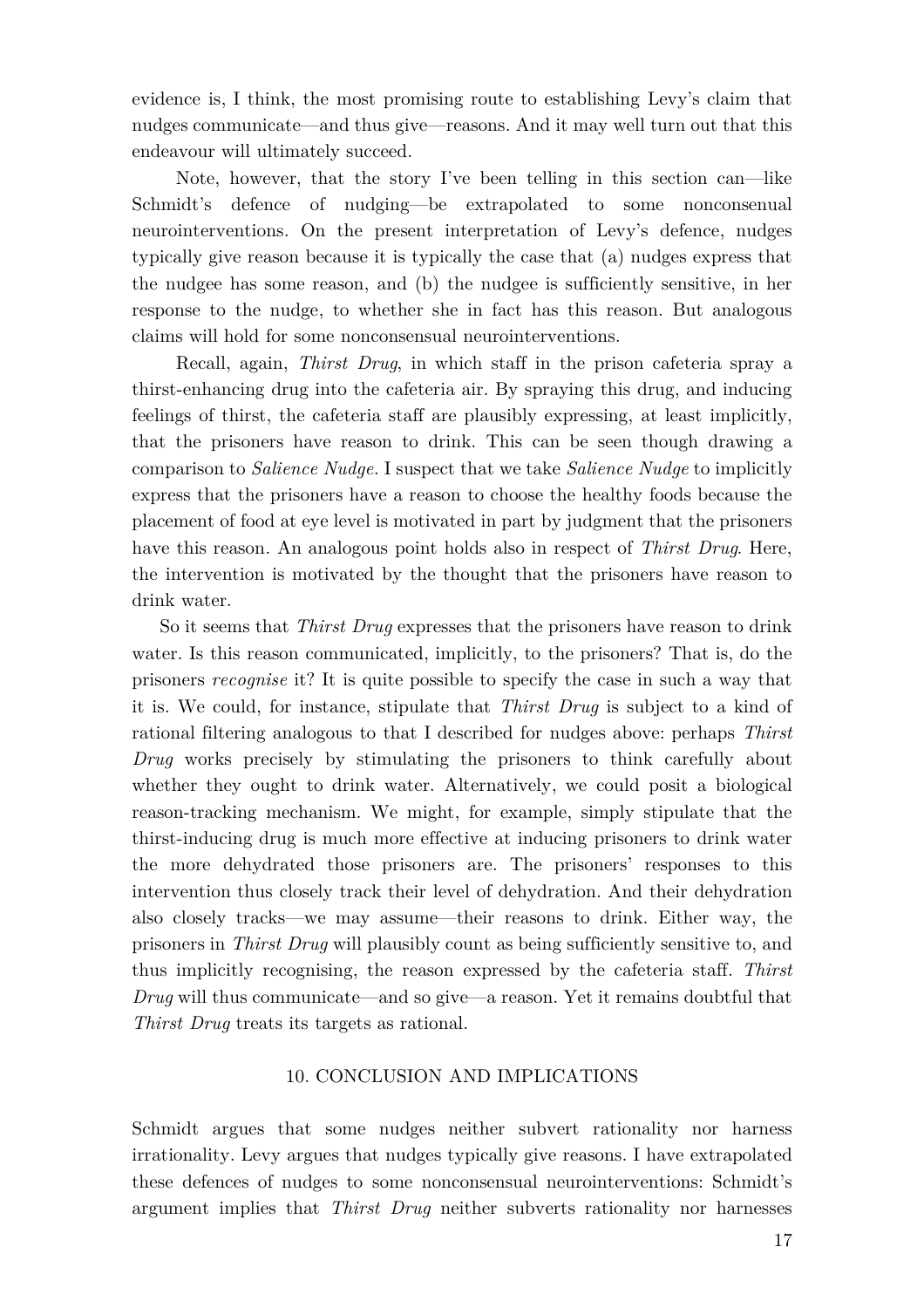irrationality, and Levy's argument, on its most plausible interpretation, implies that *Thirst Drug* gives reasons if, for example, its effectiveness closely tracks the prisoners' levels of dehydration.

What further conclusions can we draw? It does not straightforwardly follow that some neurointerventions treat their targets as rational, for there may be other ways—ways not explored by Schmidt and Levy—in which an intervention can fail to treat its targets as rational. Schmidt and Levy take themselves to have undermined the most plausible bases for the objection that nudges fail to treat nudgees as rational, but they may have missed others. Moreover, there may be rationality-based objections to nonconsensual neurointerventions that do not plausibly apply to nudging and so are, understandably, not considered by Schmidt and Levy.

However, that an influence operates by giving reasons is standardly taken to be sufficient to establish that it, at least presumptively, treats the influencee as rational (Tsai  $2014$ , 78-9).<sup>32</sup> Indeed, in the philosophical literature, giving reasons is frequently discussed primarily as a point of contrast for forms of influence, such as manipulation, that paradigmatically fail to treat as rational. 33 Thus, if *Thirst Drug* operates by giving reasons, that at least constitutes a defeasible case for the view that it treats its targets as rational. And if it also neither subverts rationality nor harnesses irrationality, that will only make the case harder to defeat.

This creates two challenges. The first is a challenge for opponents of neurointerventions. The challenge is to answer this defeasible case for the view that nonconsensual neurointerventions sometimes treat their targets as rational. This could be done by undermining the case—by showing that Schmidt, Levy or I have gone wrong somewhere, and that nonconsensual neurointerventions do invariably subvert rationality, harness irrationality or fail to give reasons. Or it could done by defeating the case—by showing that, despite neither subverting rationality, nor harnessing irrationality, nor failing to give reasons, nonconsensual neurointerventions do, in some other way, fail to treat as rational.

The second challenge is a challenge for Schmidt and Levy, and for those who endorse their defences. If my argument succeeds, these defences together generate a defeasible case for the view that some nonconsensual neurointerventions treat their targets as rational. But many will, I suspect, find this view counter-intuitive. Thus, unless the case can be defeated, a *reductio* threatens. Two routes are

<sup>&</sup>lt;sup>32</sup> Tsai argues that this presumption can be overridden He argues that, though reasongiving influences are typically morally innocuous, they are not *invariably* so—some are in fact paternalistic since they 'occlude an opportunity for someone to canvass and weigh reasons for herself on her own terms' (p. 93) and are motivated by, and communicate, a negative judgment regarding the target's agency.

<sup>33</sup> See, for example, Berofsky (1983: 311); Shiffrin (2000: 213); Quong (2011: 81); Blumenthal-Barby (2012: 351).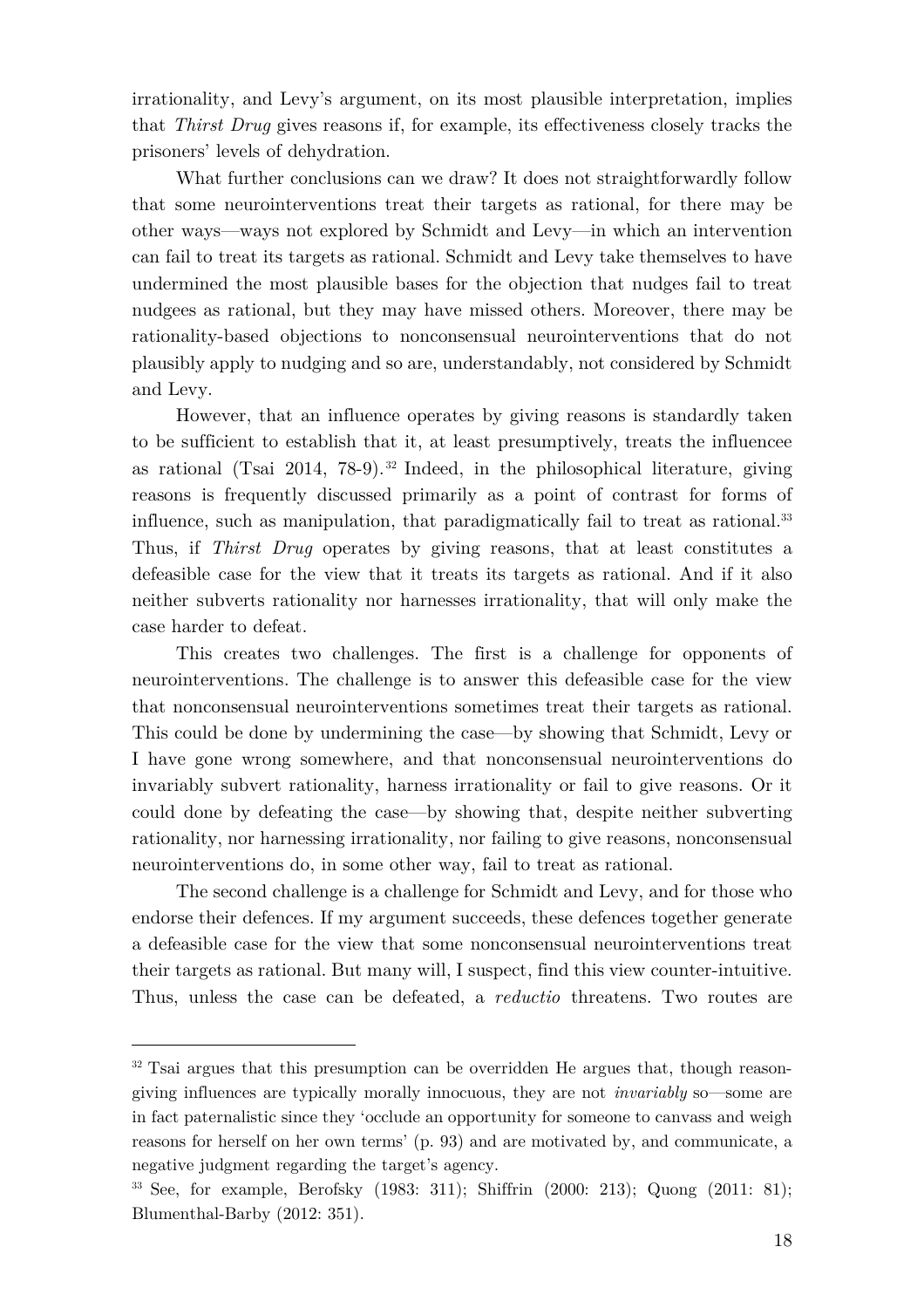available to blocking this *reductio*. First, nudge defenders could furnish an explanation of why nonconsensual neurointerventions, but not those nudges that they defend, subvert rationality, harness irrationality, fail to give reasons, or otherwise fail to treat their targets as rational. Second, they could concede that nonconsensual neurointerventions *do* sometimes treat their targets as rational, but deny that this implication is unacceptable.

# COMPETING INTERESTS

The author has no competing interests to declare.

## ACKNOWLEDGMENTS

I thank, for their funding, the Uehiro Foundation on Ethics and Education, and the European Research Council [grant number 819757]. For their comments on earlier versions of this manuscript, or discussion of the ideas contained therein, I thank Gabriel De Marco, Maximilian Kiener, Andreas Schmidt, Neil Levy, an audience at the Oxford-Zurich Work-in-Progress Meetings on the Ethics of Behavioural Prediction and Influence, and two anonymous reviewers for *Ethical Theory and Moral Practice*. For her research assistance, I think Tess Johnson.

## REFERENCES

Anderson, Joel 2010. Nudge: Improving Decisions about Health, Wealth, and Happiness, Richard H. Thaler and Cass R. Sunstein. Yale University Press, 2008. x + 293 pages. [Paperback edition, Penguin, 2009, 320 pages.], *Economics and Philosophy* 26/3: 369–76.

Barton, Adrien, and Till Grüne-Yanoff 2015. From Libertarian Paternalism to Nudging—and Beyond, *Review of Philosophy and Psychology* 6/3: 341–59.

Bennett, Christopher 2018. Intrusive Intervention and Opacity Respect, in *Treatment for Crime: Philosophical Essays on Neurointerventions in Criminal Justice*, eds. David Birks and Thomas Douglas, Oxford: Oxford University Press: 255-73.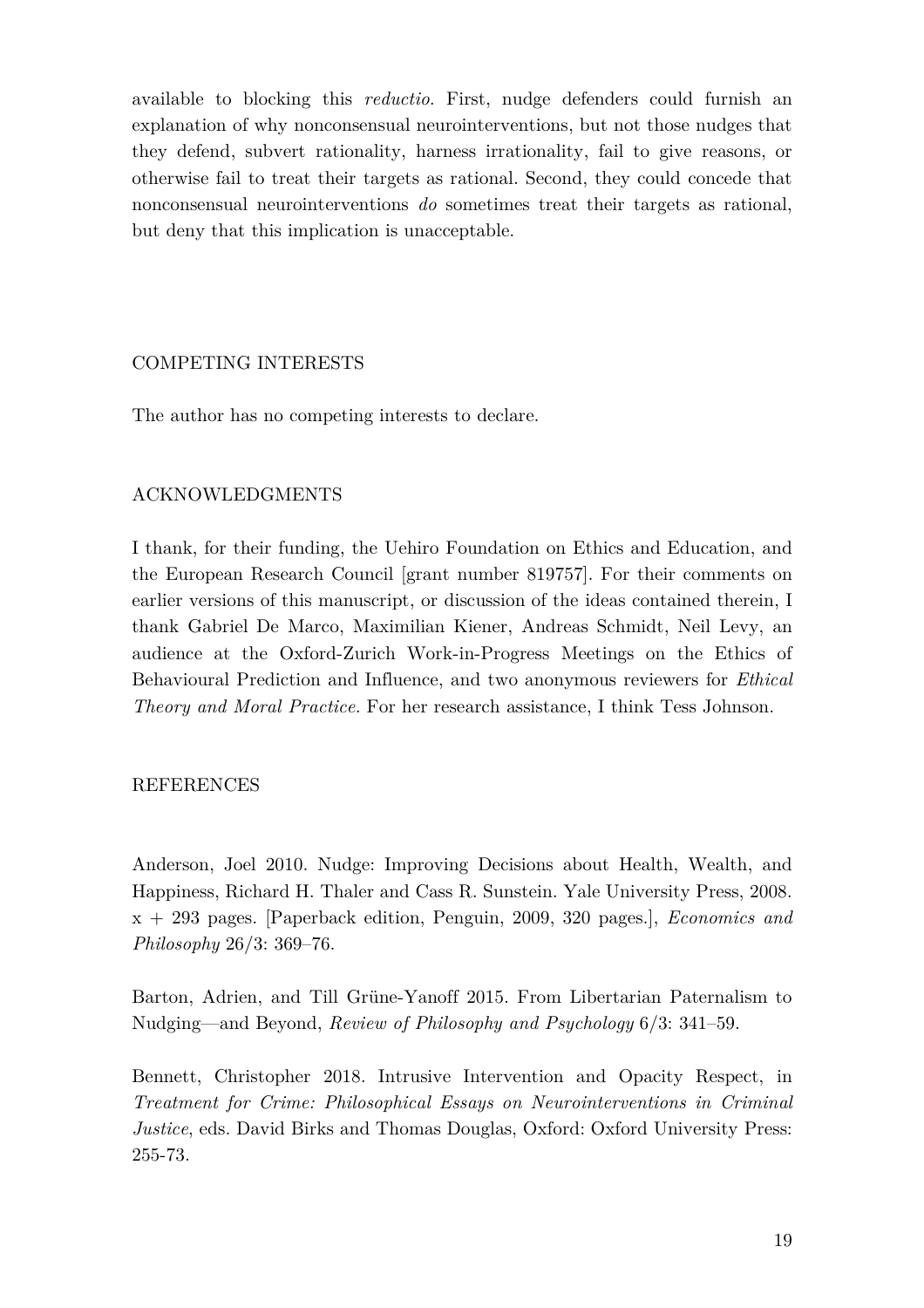Berofsky, Bernard 1983. Autonomy, in *How Many Questions? Essays in Honor of Sidney Morgenbesser*, eds. Leigh S. Cauman, Isaac Levi, Charles Parsons, and Robert Schwartz, Indianapolis: Hackett: 301–20.

Birks, David, and Thomas Douglas (eds) 2018. *Treatment for Crime: Philosophical Essays on Neurointerventions in Criminal Justice*, Oxford: Oxford University Press.

Blumenthal-Barby, J. S. 2012. Between Reason and Coercion: Ethically Permissible Influence in Health Care and Health Policy Contexts, *Kennedy Institute of Ethics Journal* 22/4: 345–66.

Blumenthal-Barby, J. S., and Aanand D. Naik, 2015. In Defense of Nudge– Autonomy Compatibility, *American Journal of Bioethics* 15/10: 45–7.

Bovens, Luc 2009. The Ethics of Nudge, in *Preference Change: Approaches from Philosophy, Economics and Psychology,* eds. T. Grüne-Yanoff and S.O. Hansson, Berlin and New York: Springer: 207–19.

Bruns, Hendrik, Elena Kantorowicz-Reznichenko, Katharina Klement, Marijane Luistro Jonsson, and Bilel Rahali 2018. Can Nudges be Transparent and Yet Effective?, *Journal of Economic Psychology* 65: 41–59.

Bublitz, Jan Christoph 2018. The Soul is the Prison of the Body: Mandatory Moral Enhancement, Punishment, and Rights Against Neurorehabilitation, in *Treatment for Crime: Philosophical Essays on Neurointerventions in Criminal Justice,* eds. David Birks and Thomas Douglas, Oxford: Oxford University Press: 289-320.

Forsberg, Lisa 2021. Anti-Libidinal Interventions and Human Rights, *Human Rights Law Review* 21/2: 384–408.

Cohen, Shlomo 2013. Nudging and Informed Consent, *American Journal of Bioethics* 13/6: 3–11.

Conly, Sarah 2013. *Against Autonomy: Justifying Coercive Paternalism*, Cambridge: Cambridge University Press.

Engelen, Bart 2019. Nudging and Rationality: What Is There to Worry?, *Rationality and Society* 31/2: 204–32.

Gorin, Moti 2014a. Towards a Theory of Interpersonal Manipulation, in *Manipulation: Theory and Practice*, eds. C. Coons and M. Weber, Oxford: Oxford University Press.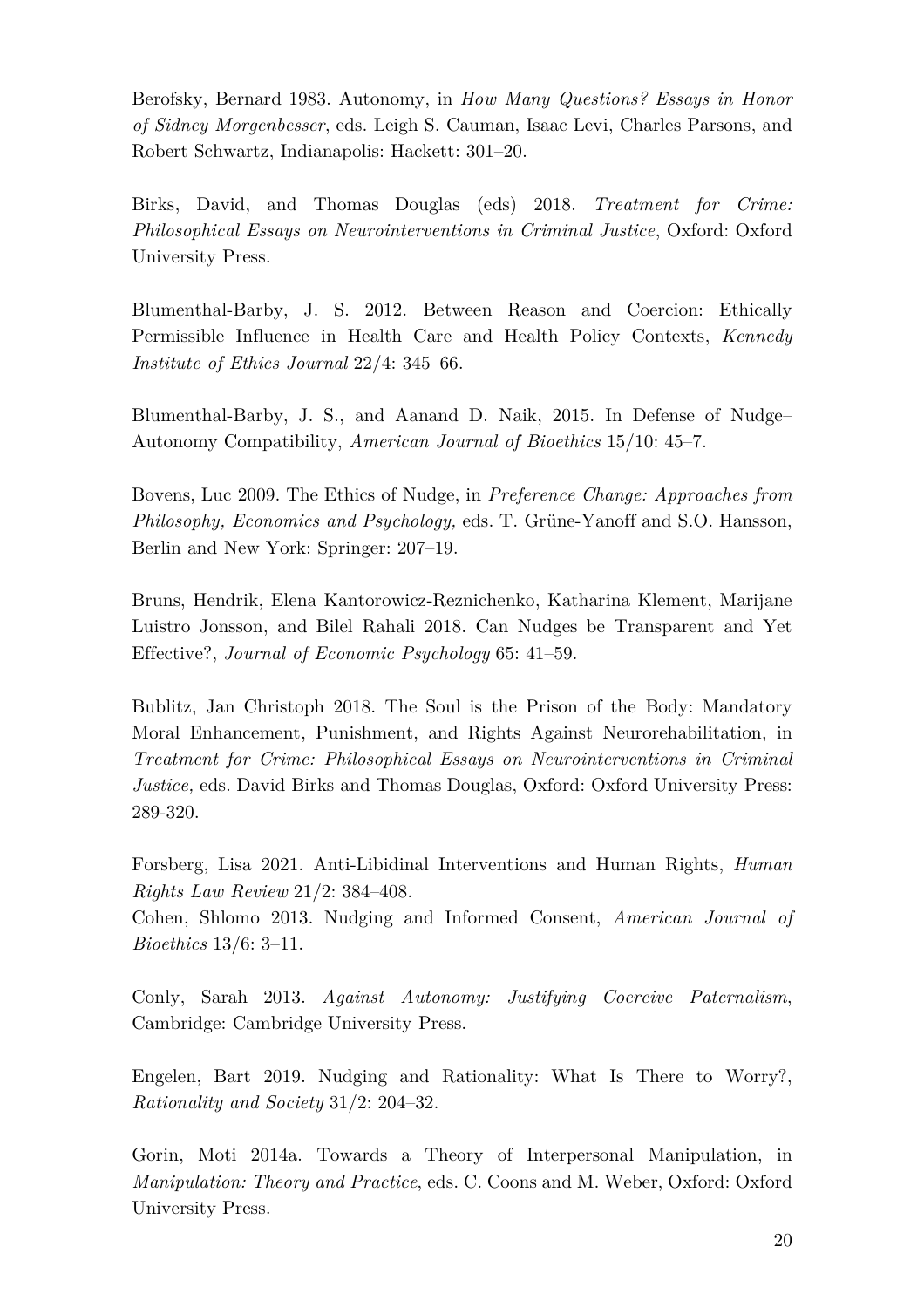Gorin, Moti 2014b. Do Manipulators Always Threaten Rationality?, *American Philosophical Quarterly* 51/1: 51–61.

Grill, Kalle 2014. Expanding the Nudge: Designing Choice Contexts and Choice Contents, *Rationality, Markets and Morals* 5/90: 139–62.

Hausman, Daniel M., and Brynn Welch 2010. Debate: To Nudge or Not to Nudge, *Journal of Political Philosophy* 18/1: 123-36.

Kroese, Floor M., David R. Marchiori and Denise T. D. de Ridder 2016. Nudging Healthy Food Choices: A Field Experiment at the Train Station, *Journal of Public Health* 38/2: e133–7.

Levy, Neil 2017. Nudges in a Post-Truth World, *Journal of Medical Ethics* 43: 495-500.

Levy, Neil 2018. Nudges to Reason: Not Guilty, *Journal of Medical Ethics* 44/10: 723.

Levy, Neil 2019. Nudge, Nudge, Wink, Wink: Nudging is Giving Reasons, *Ergo* 6/10, doi:10.3998/ergo.12405314.0006.010.

Madrian BC, Shea DF (2001) The Power of Suggestion: Inertia in 401 (k) Participation and Savings Behavior. The Quarterly Journal of Economics 116:1149–1187

McKenzie, Craig R. M., Michael J. Liersch, and Stacey R. Finkelstein 2006. Recommendations Implicit in Policy Defaults, *Psychological Science* 17/5: 414- 20.

Pugh, Jonathan, and Thomas Douglas 2017. Neuro-Interventions as Criminal Rehabilitation: An Ethical Review, in *The Routledge Handbook of Criminal Justice Ethics,* eds. J. D. Jacobs and J. Jackson, London: Routledge.

Quong, Jonathan 2011. *Liberalism without Perfection*, Oxford: Oxford University Press.

Rozeboom, Grant J. 2020. Nudging for Rationality and Self-Governance, *Ethics* 131/1: 107–21.

Ryberg, Jesper 2018. Neuroscientific Treatment of Criminals and Penal Theory, in *Treatment for Crime: Philosophical Essays on Neurointerventions in Criminal*